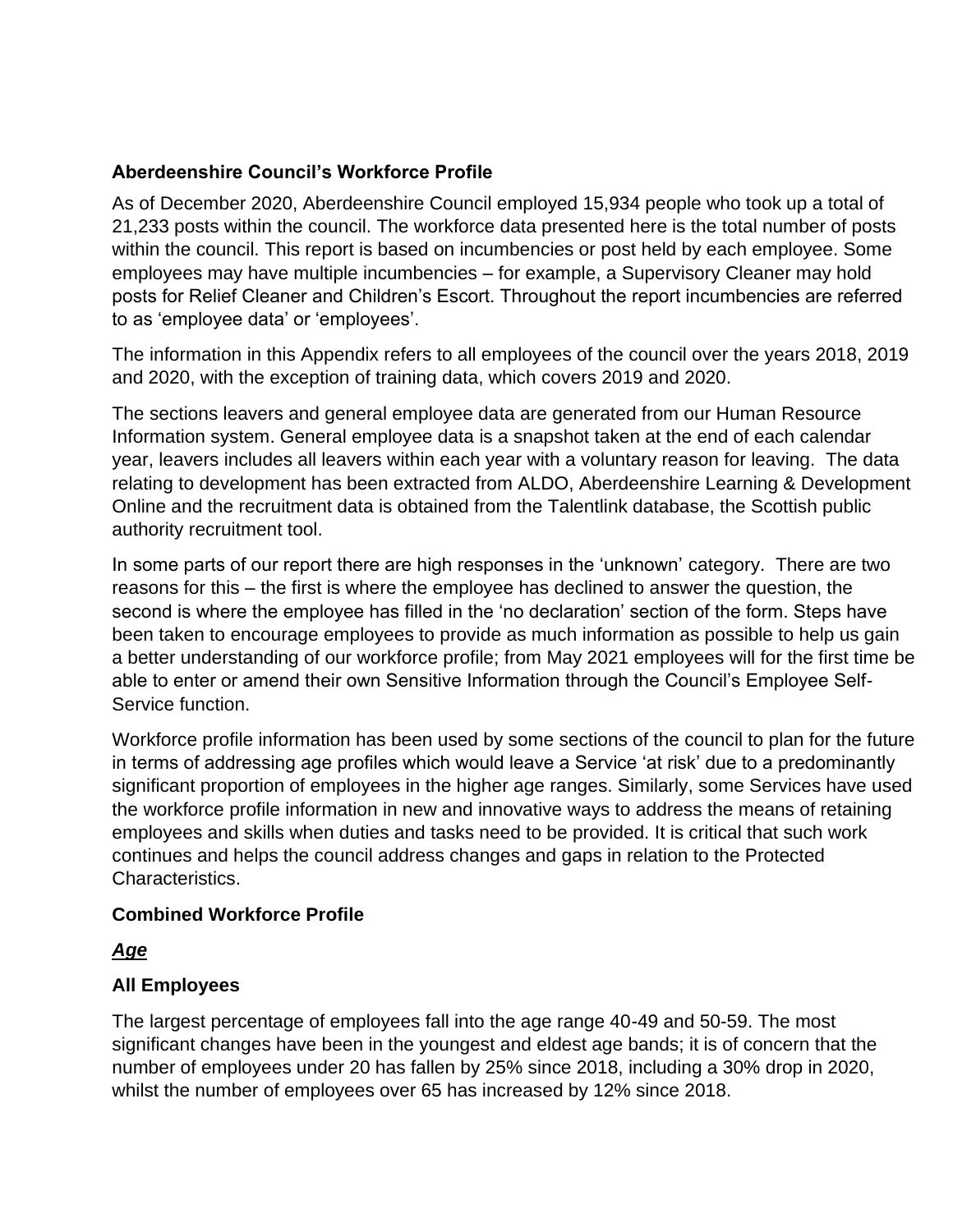

#### **Recruitment**

The number of job applicants dropped dramatically in 2019 but has since increased in 2020 back to levels similar to 2018. The proportions recruited in each age band have however remained broadly similar across the three years.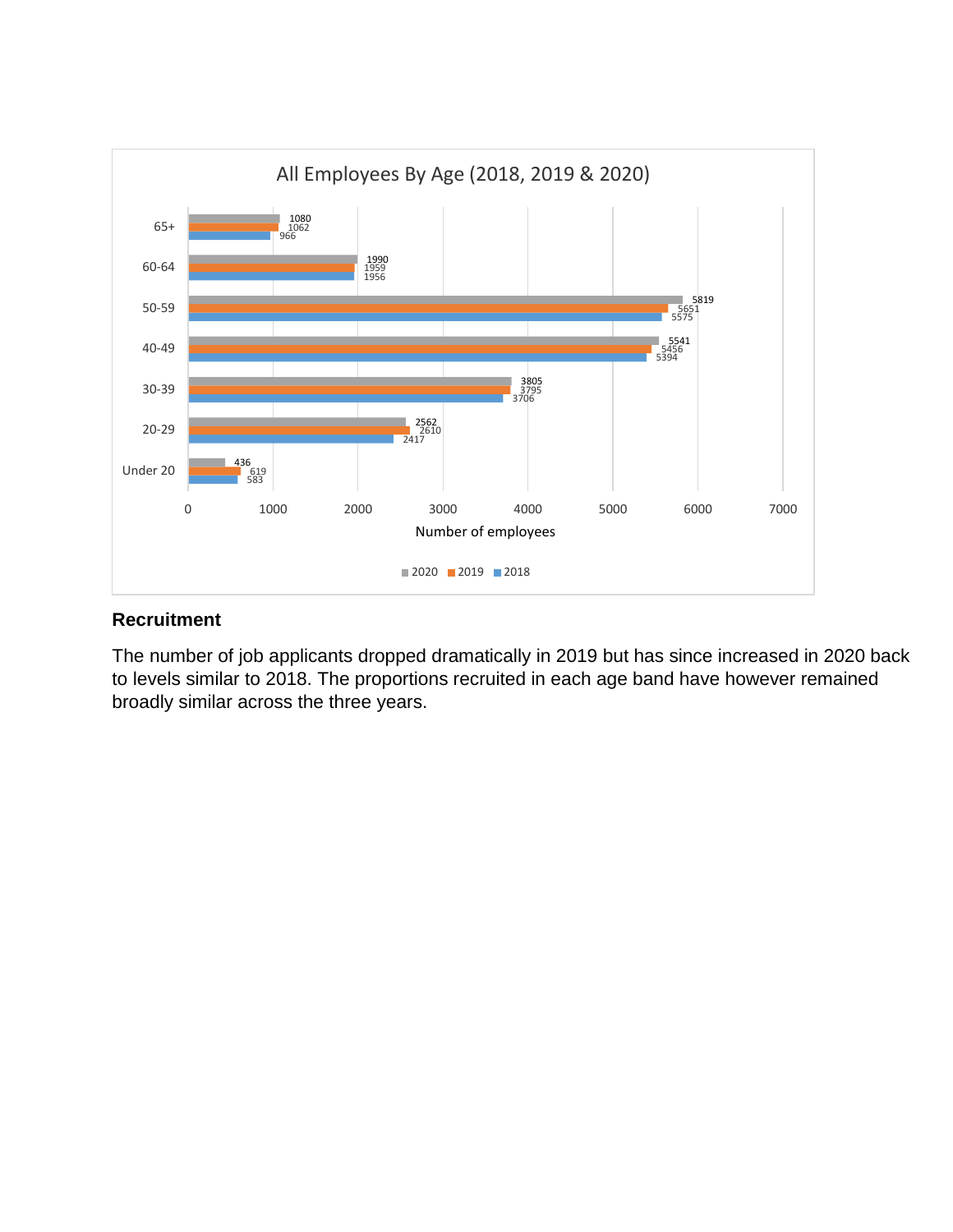![](_page_2_Figure_0.jpeg)

There has been a general trend towards older age groups leaving over the three years; that is, the number of Leavers aged 65 or over has more than tripled, whereas Leavers in all age bands under 60 dropped, with the number of Leavers under 20 halving. It is not clear what lies behind this trend.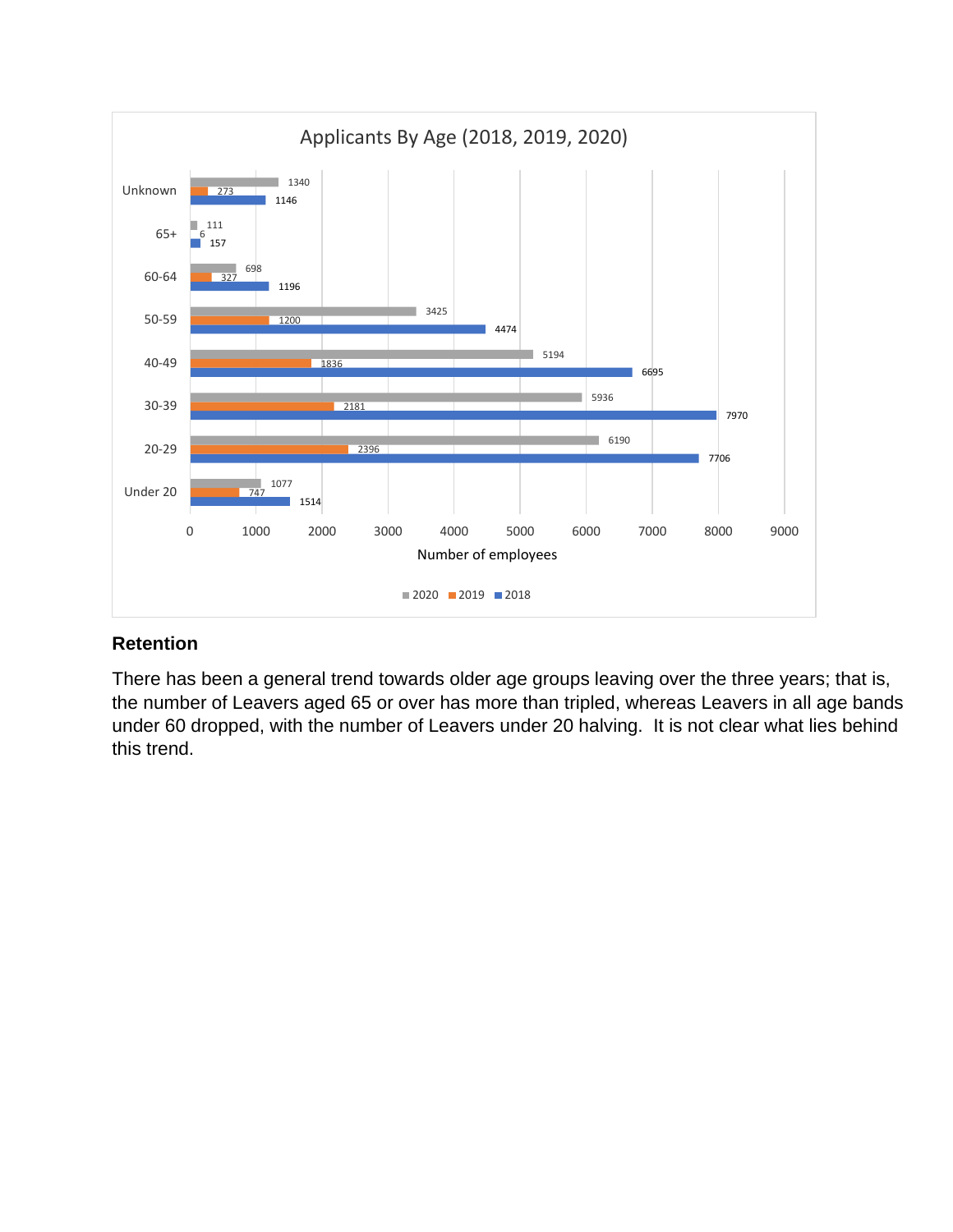![](_page_3_Figure_0.jpeg)

#### **Development**

There has been a 59% increase in the number of courses undertaken between 2019 and 2020. The increase in the number of courses taken is in all likelihood due to the Covid-19 pandemic and the number of staff who were unable to carry out their duties as normal.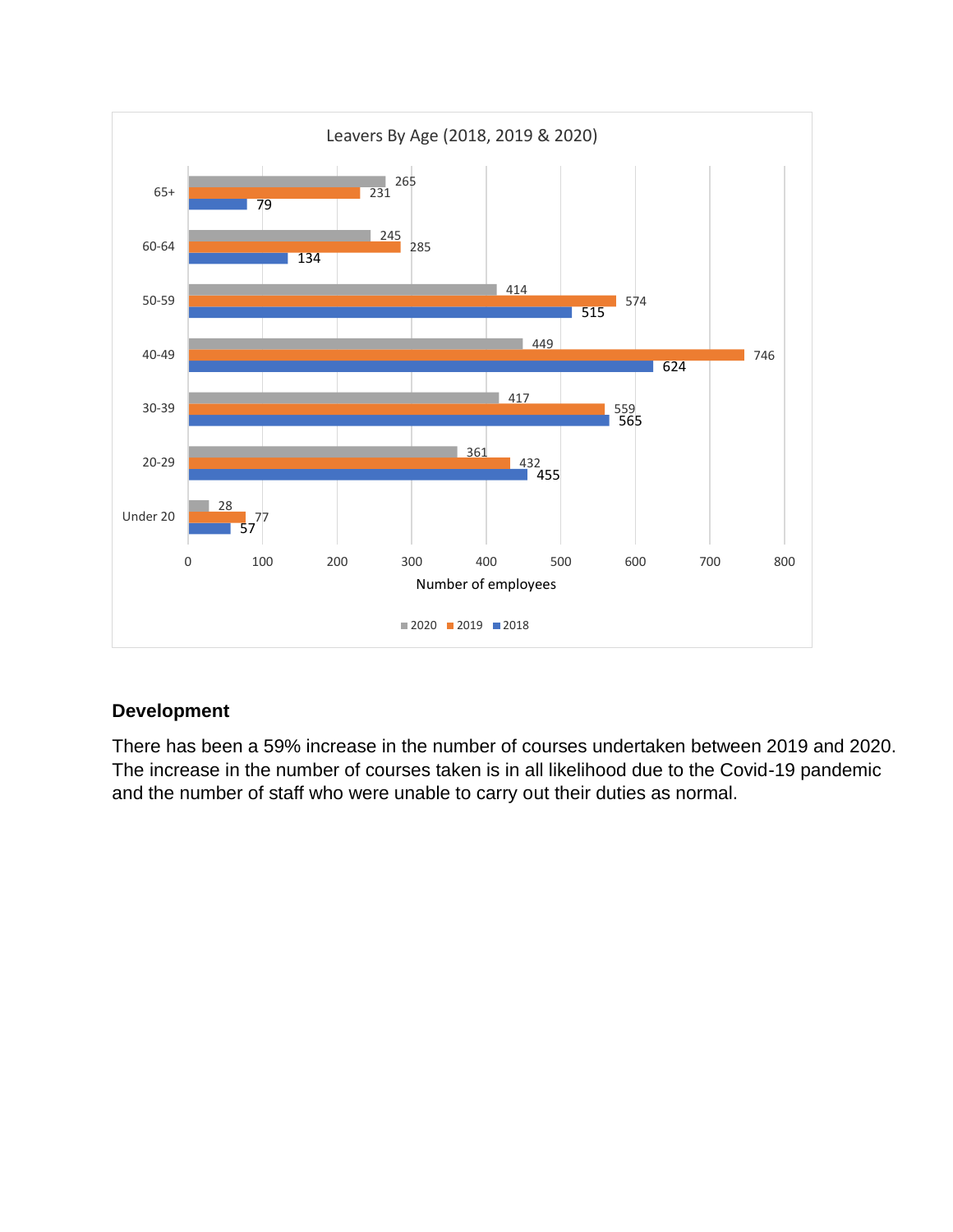![](_page_4_Figure_0.jpeg)

## *Gender*

#### **All Employees**

The respective proportions of male and female employees has remained broadly the same throughout the period.

![](_page_4_Figure_4.jpeg)

#### **Recruitment**

There was a marked decrease in applicants in 2019, though numbers increased most of the way back up in 2020 in the face of Covid-19 pressures.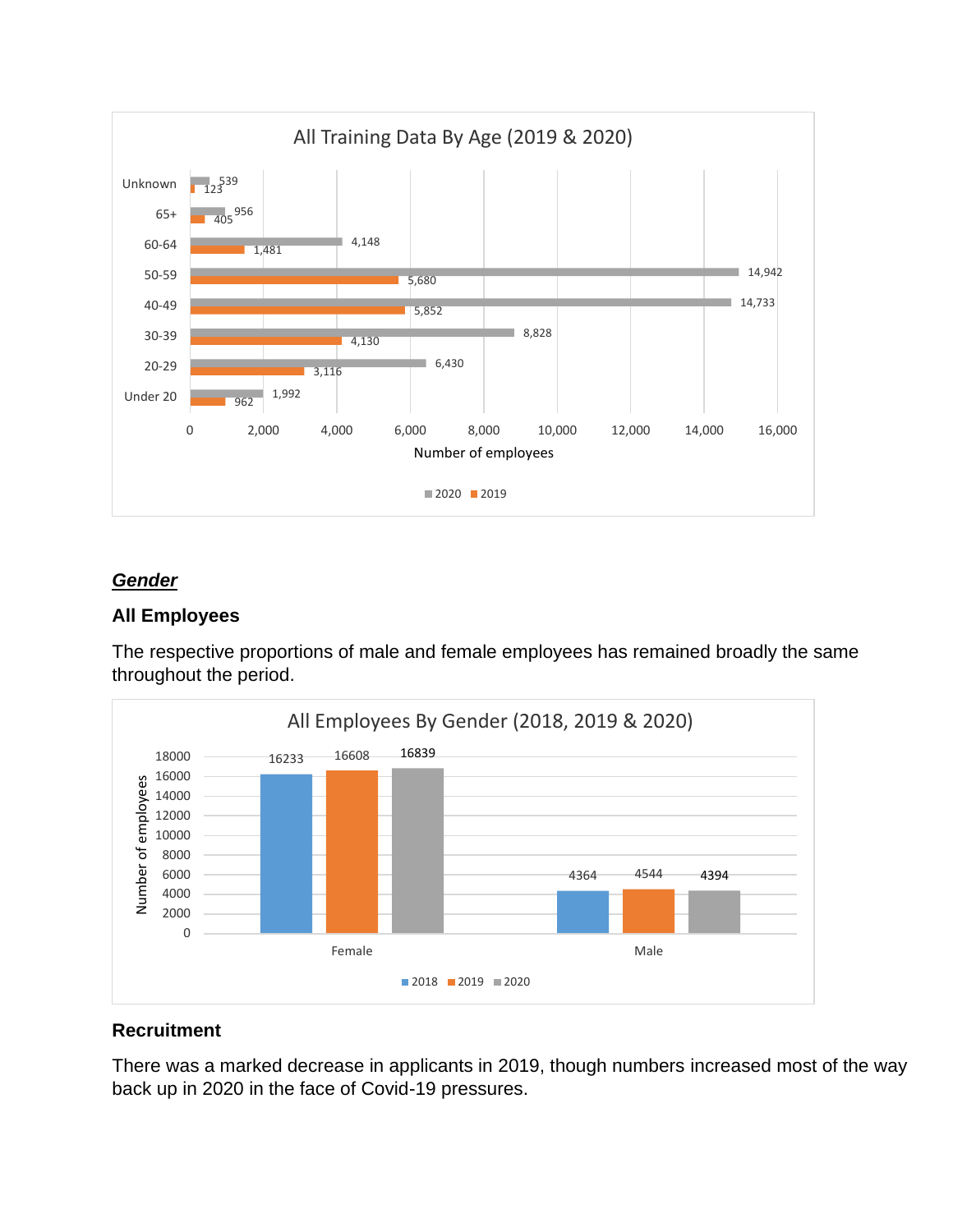![](_page_5_Figure_0.jpeg)

The number of leavers overall has decreased from 2018 to 2020. The percentage leavers by gender is only marginally different when comparing the two years.

![](_page_5_Figure_3.jpeg)

## **Development**

There has been a 59% increase in numbers attending training between 2019 and 2020. There has been a 43% increase in the number of courses undertaken by males and a 61% increase in courses undertaken by females.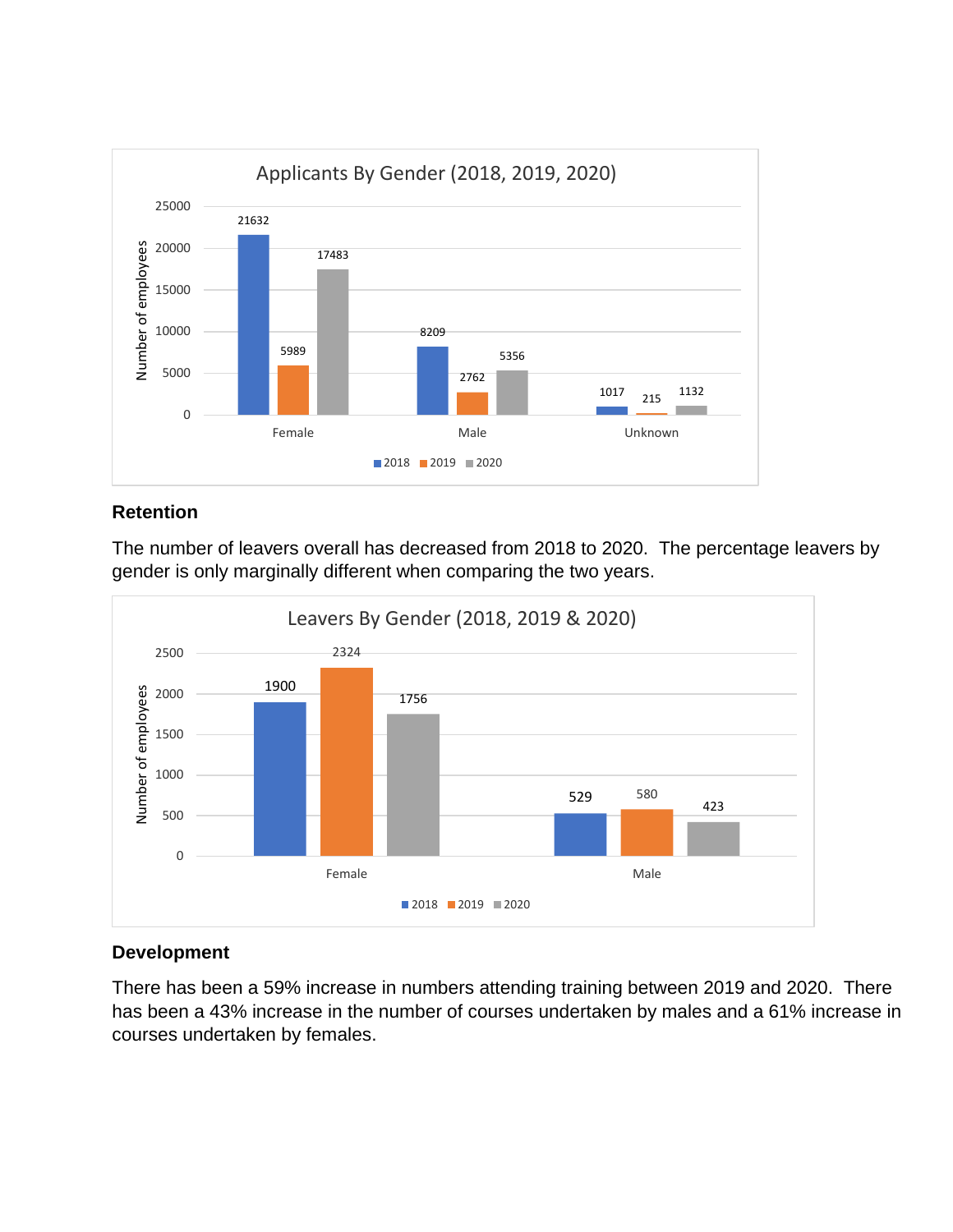![](_page_6_Figure_0.jpeg)

## *Disability*

## **All Employees**

The number of employees whose Disability status we do not know steadily increased during the period, at the expense of the two main recorded categories.

![](_page_6_Figure_4.jpeg)

## **Recruitment**

The number of applicants identifying as having a disability remains consistently low. Work continues to encourage applicants with disabilities to consider the council as a place of employment and improve accessibility. For example, the short-listing process makes it easier to identify applicants who wished to be considered for interview through the Guaranteed Job Interview Scheme.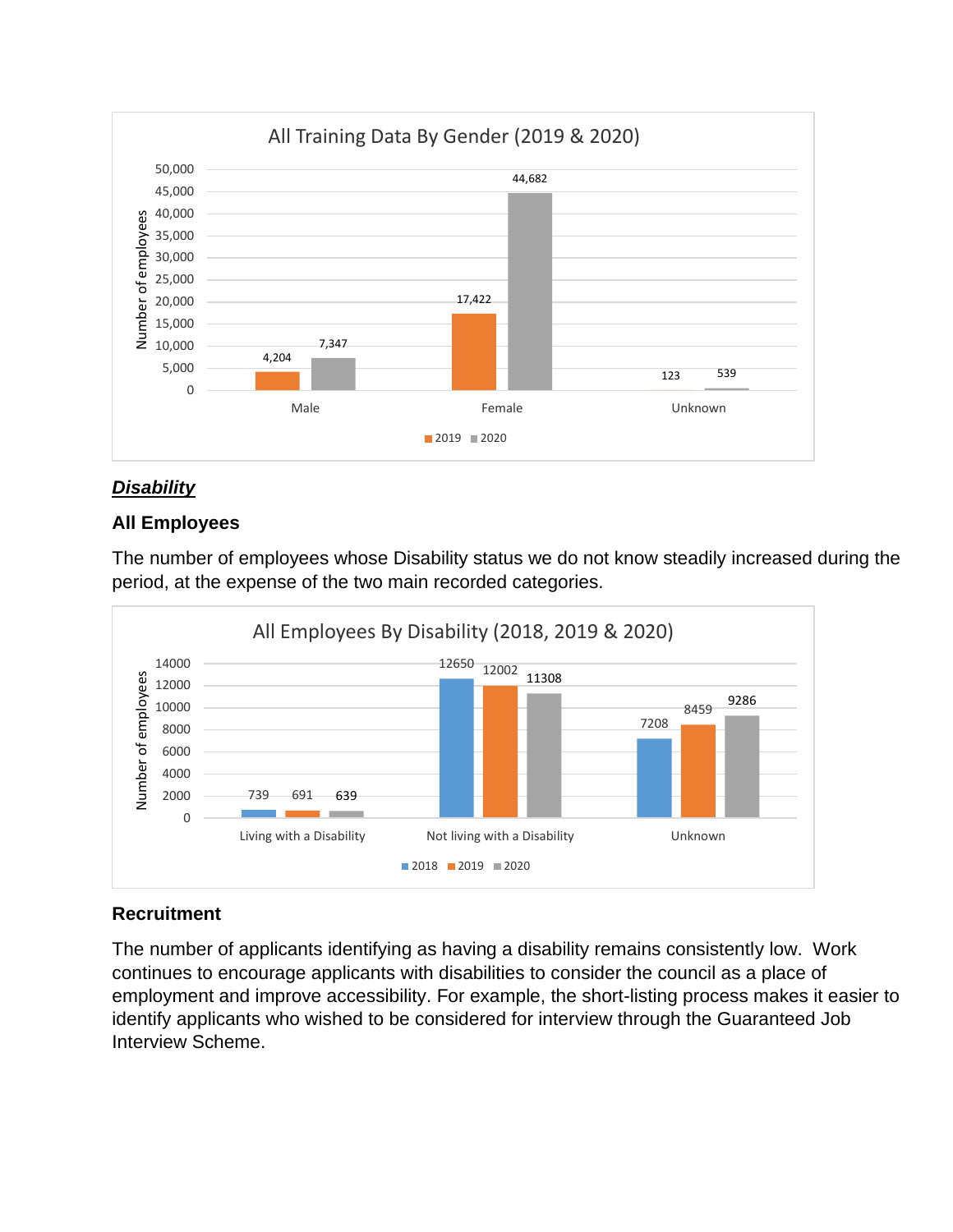![](_page_7_Figure_0.jpeg)

There has been a slight fall in the proportion of Leavers recorded as disabled during the period, once Unknowns are excluded.

![](_page_7_Figure_3.jpeg)

## **Development**

As reported across all other characteristics, there has been an increase in training courses undertaken across all groups. Between 2019 and 2020 there has been an over a 100% increase in the number of courses undertaken, whether living with a disability or not.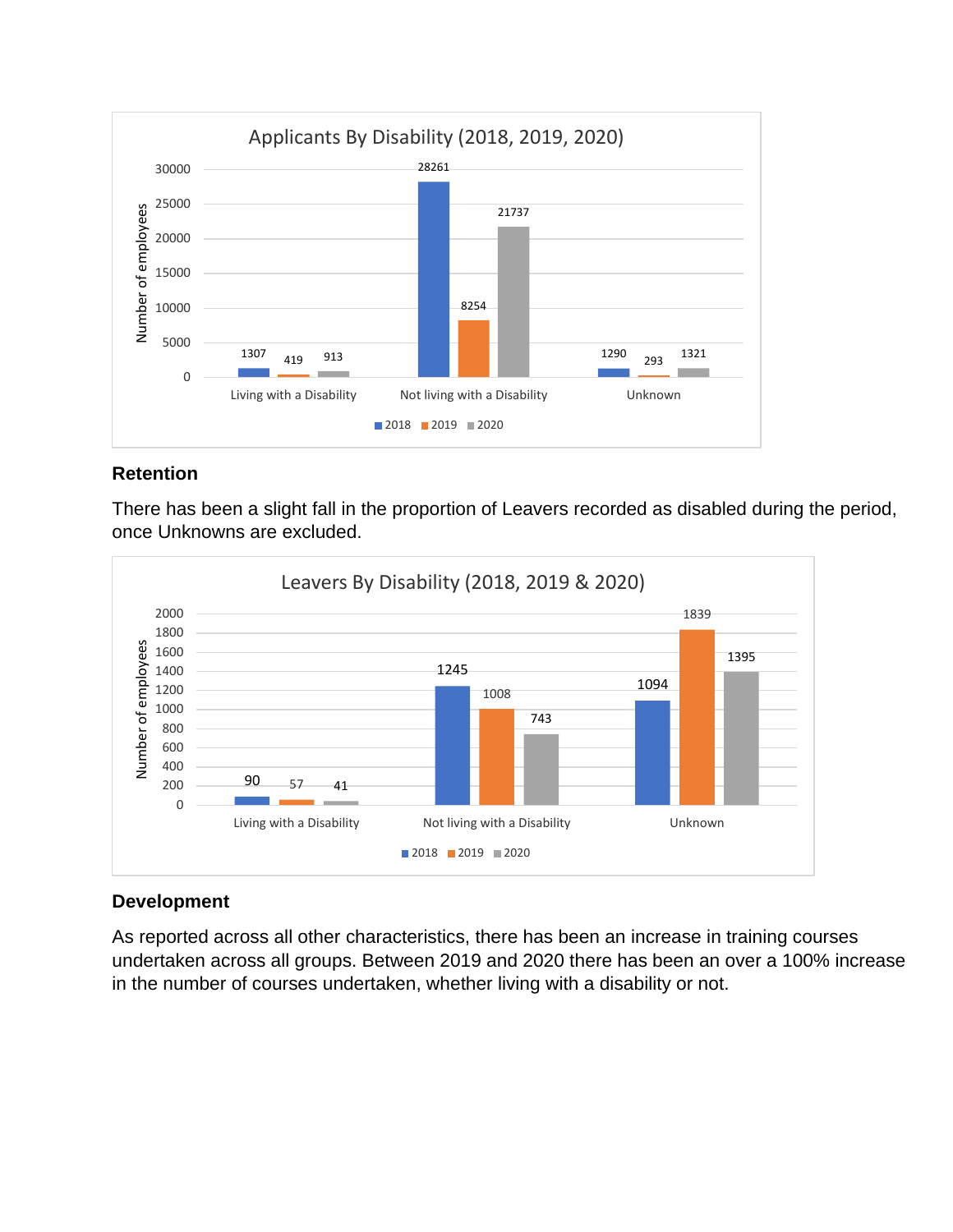![](_page_8_Figure_0.jpeg)

# *Race*

#### **All Employees**

The largest proportion of employees identify as White Scottish, with this staying at around 75% of those whose Race is recorded. This is followed by those identifying as White British, which stayed at around 13% of those recorded. There was a marked increase in the number of employees whose Race is not recorded, increasing from 30% in 2018 to 39% in 2020.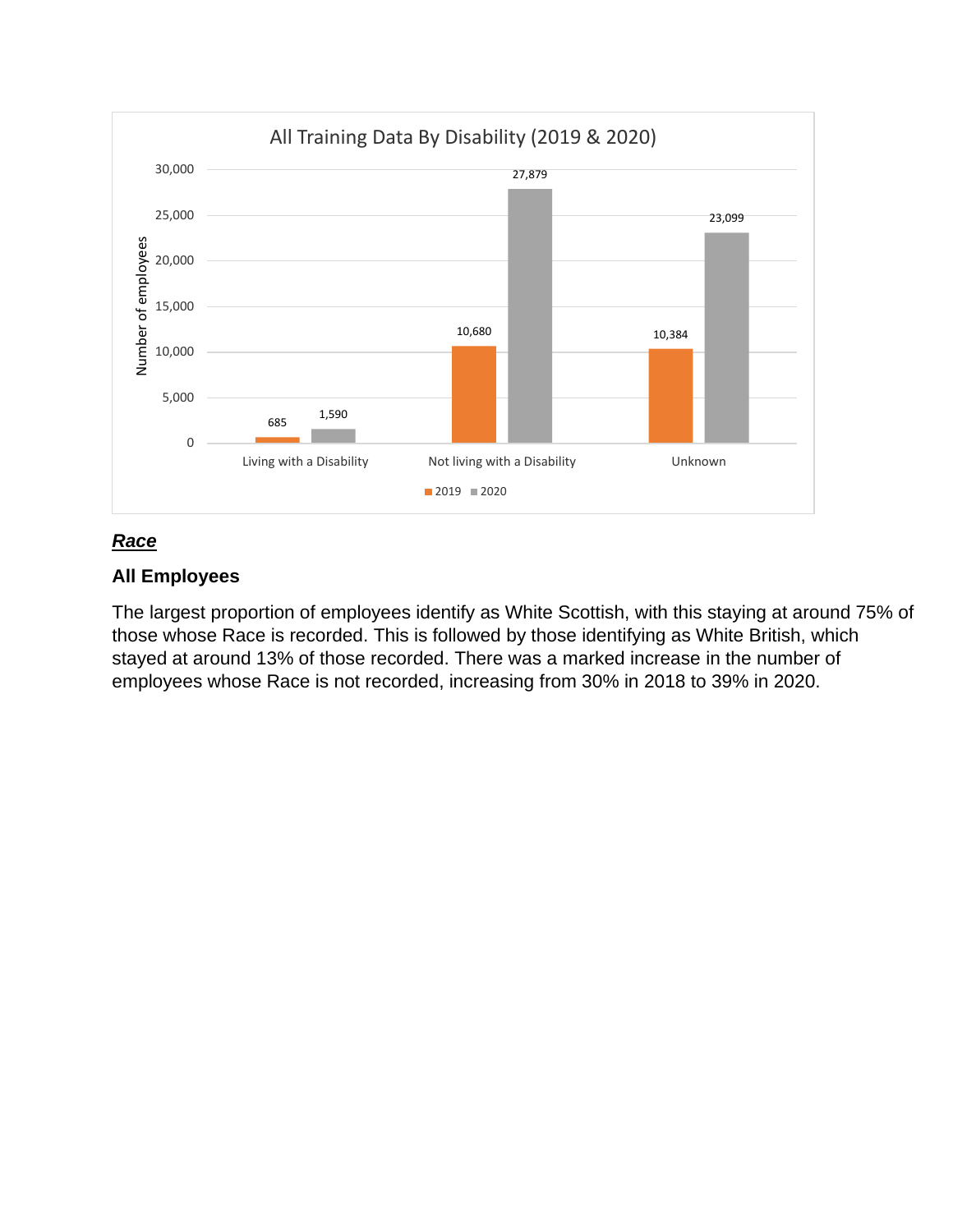|      | <b>All Employees</b>           | 2018           | 2019           | 2020           |
|------|--------------------------------|----------------|----------------|----------------|
|      | Asian Bangladeshi              | 3              | 3              | 3              |
|      | <b>Asian Chinese</b>           | $\overline{7}$ | 6              | 6              |
|      | Asian Indian                   | 35             | 31             | 26             |
|      | Asian Other inc Scottish       | 50             | 48             | 51             |
|      | Asian Pakistani                | 5              | 5              | $\overline{4}$ |
|      | <b>Black African</b>           | 33             | 26             | 22             |
|      | <b>Black Other</b>             | 5              | 6              | 5              |
|      | <b>Black Caribbean</b>         | 3              | $\overline{3}$ | 3              |
|      | Gypsy / Traveller              | $\mathbf{1}$   | $\mathbf{1}$   | $\mathbf{1}$   |
|      | Mixed                          | 41             | 37             | 32             |
| Race | <b>Other Ethnic Background</b> | 21             | 26             | 21             |
|      | Unknown                        | 6079           | 7151           | 8314           |
|      | White British                  | 1900           | 1819           | 1641           |
|      | White English                  | 914            | 853            | 775            |
|      | White Irish                    | 75             | 76             | 68             |
|      | White Northern Irish           | 58             | 60             | 58             |
|      | White Other                    | 288            | 272            | 257            |
|      | White Polish                   | 122            | 114            | 112            |
|      | White Scottish                 | 10886          | 10550          | 9772           |
|      | White Welsh                    | 71             | 65             | 62             |
|      | Total                          | 20597          | 21152          | 21233          |

# **Recruitment**

The information is broadly in line with the workforce in terms of the proportions identifying in the largest two groups.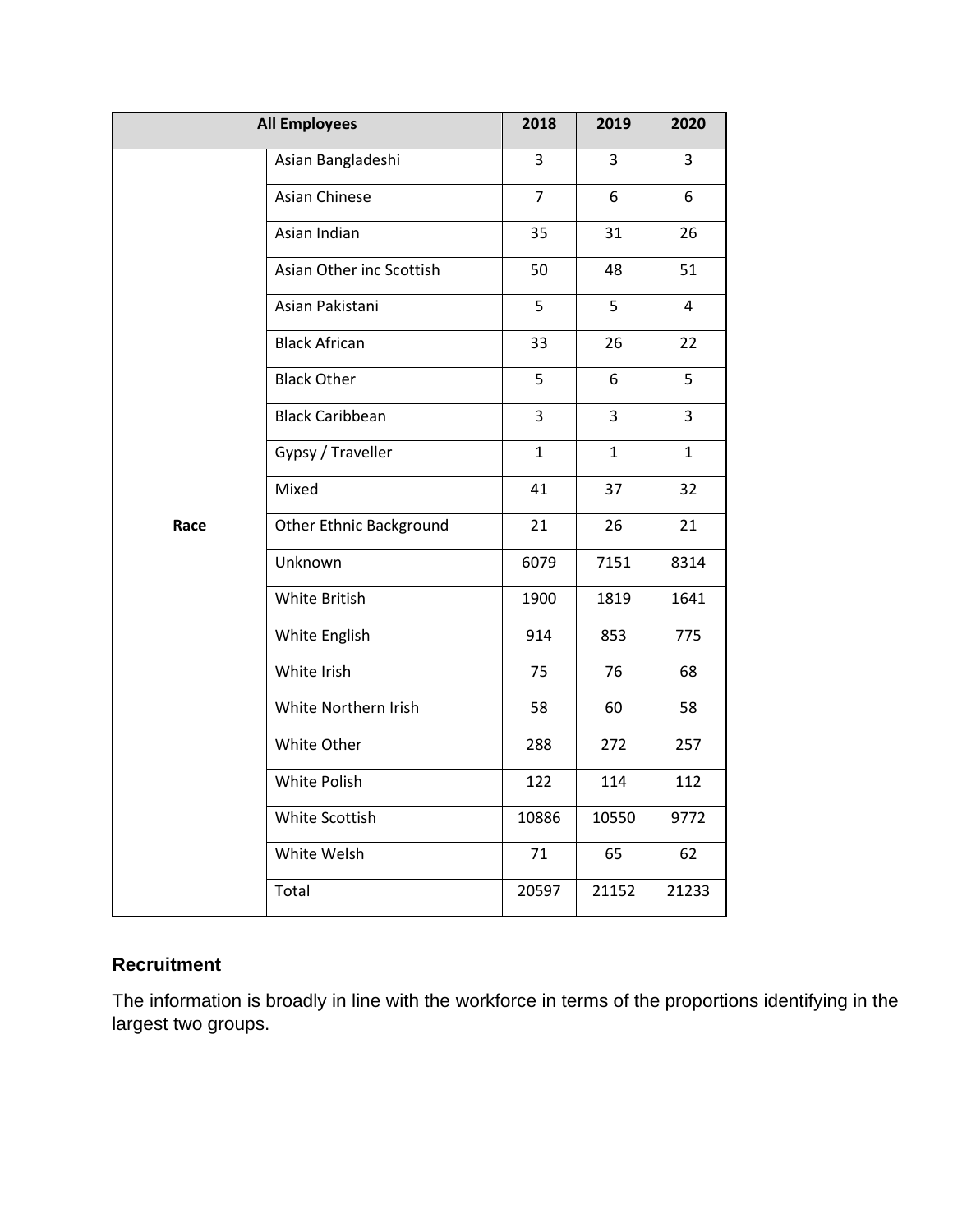|      | <b>All Applicants</b>          | 2018           | 2019         | 2020        |
|------|--------------------------------|----------------|--------------|-------------|
|      | <b>Asian Chinese</b>           | 66             | 11           | 21          |
|      | Asian Indian                   | 240            | 119          | 271         |
|      | Asian Other inc Scottish       | 195            | 36           | 123         |
|      | Asian Bangladeshi              | 23             | 6            | 33          |
|      | Asian Pakistani                | 78             | 35           | 51          |
|      | <b>Black African</b>           | 344            | 33           | 82          |
|      | Caribbean                      | 37             | 21           | 14          |
|      | African Other                  | $\mathbf 0$    | 0            | $\mathbf 0$ |
| Race | Mixed                          | 155            | 56           | 106         |
|      | Gypsy/Traveller                | $\overline{2}$ | $\mathbf{1}$ | 11          |
|      | <b>Other Ethnic Background</b> | 83             | 201          | 597         |
|      | Polish                         | $\mathbf 0$    | 0            | 0           |
|      | White British                  | 3641           | 1068         | 2711        |
|      | White Scottish                 | 22491          | 6260         | 16822       |
|      | White Irish                    | 213            | 84           | 116         |
|      | White Other                    | 1400           | 684          | 1572        |
|      | Unknown                        | 1890           | 351          | 1441        |

The data shows a fall in the proportion of Leavers reporting as White Scottish, from 52% to 31%.

| <b>All Leavers</b> |                          | 2018 | 2019 | 2020 |
|--------------------|--------------------------|------|------|------|
|                    | Asian Bangladeshi        |      | 0    |      |
|                    | Asian Chinese            |      | Ω    |      |
| Race               | Asian Indian             | 6    | 4    | 3    |
|                    | Asian Other inc Scottish | 5    |      |      |
|                    | Asian Pakistani          |      | O    |      |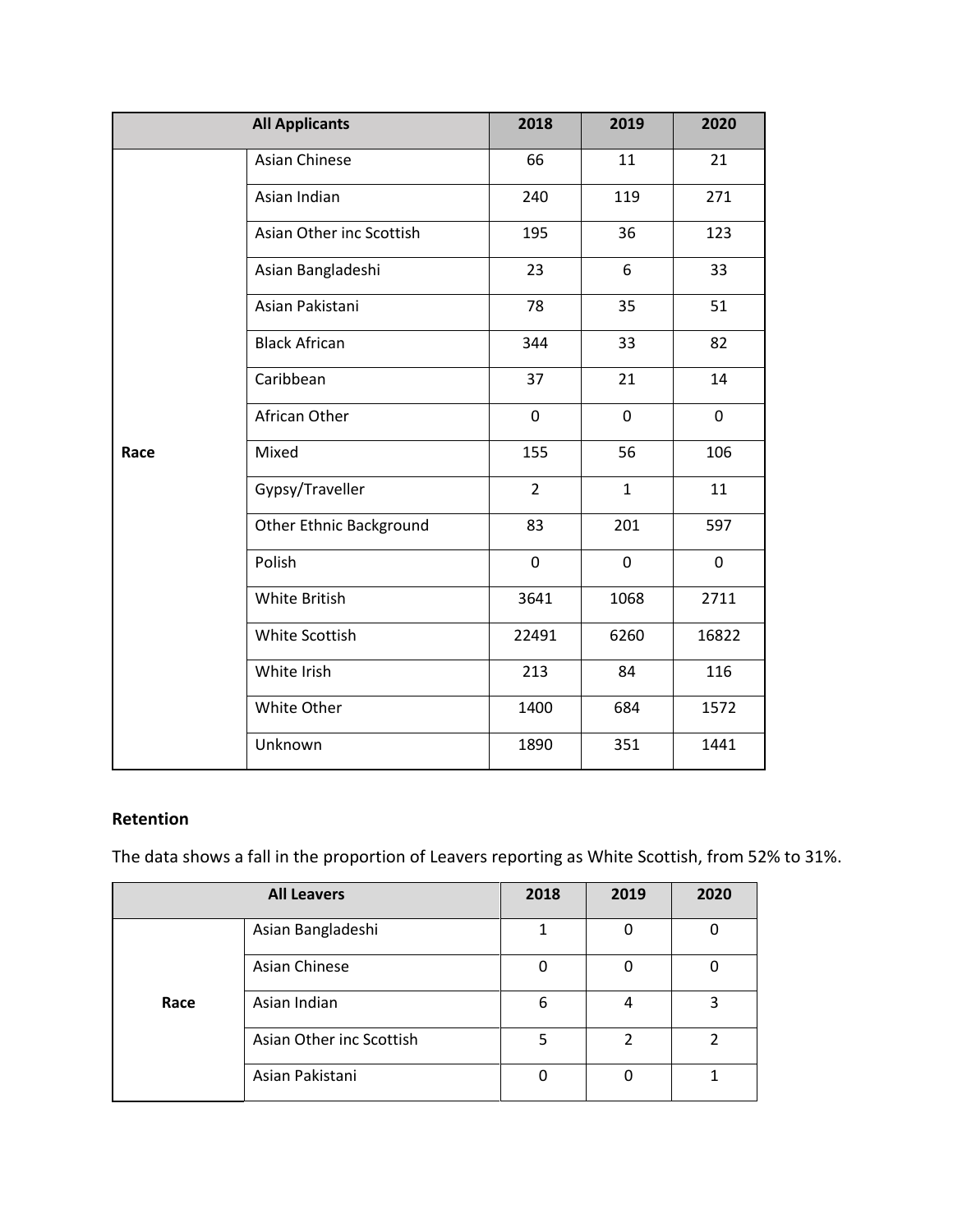| <b>All Leavers</b>             | 2018           | 2019           | 2020           |
|--------------------------------|----------------|----------------|----------------|
| <b>Black African</b>           | $\overline{7}$ | 4              | $\overline{3}$ |
| <b>Black Other</b>             | 4              | $\mathbf 0$    | $\mathbf 0$    |
| <b>Black Caribbean</b>         | 0              | $\mathbf 0$    | $\mathbf 0$    |
| Gypsy / Traveller              | 0              | 0              | 0              |
| Mixed                          | 8              | $\overline{2}$ | $\overline{2}$ |
| <b>Other Ethnic Background</b> | $\overline{2}$ | $\mathbf{1}$   | $\mathbf{1}$   |
| Unknown                        | 975            | 1735           | 1320           |
| White British                  | 213            | 165            | 126            |
| White English                  | 89             | 101            | 56             |
| White Irish                    | 9              | $\overline{4}$ | $\overline{3}$ |
| White Northern Irish           | 10             | 5              | $\overline{2}$ |
| White Other                    | 37             | 25             | 17             |
| White Polish                   | 14             | 12             | 8              |
| White Scottish                 | 1045           | 839            | 630            |
| White Welsh                    | 4              | 5              | 5              |
| Total                          | 2429           | 2904           | 2179           |

# **Development**

The increased number of employees attending training courses is reflected in the increased numbers in most categories.

| <b>All Training</b> |                                         | 2019 | 2020 |
|---------------------|-----------------------------------------|------|------|
|                     | Any Mixed background                    | 43   | 107  |
| Race                | Any other Asian background              | 58   | 147  |
|                     | Any other background (please<br>detail) | 24   | 33   |
|                     | Any other Black background              | 14   | 6    |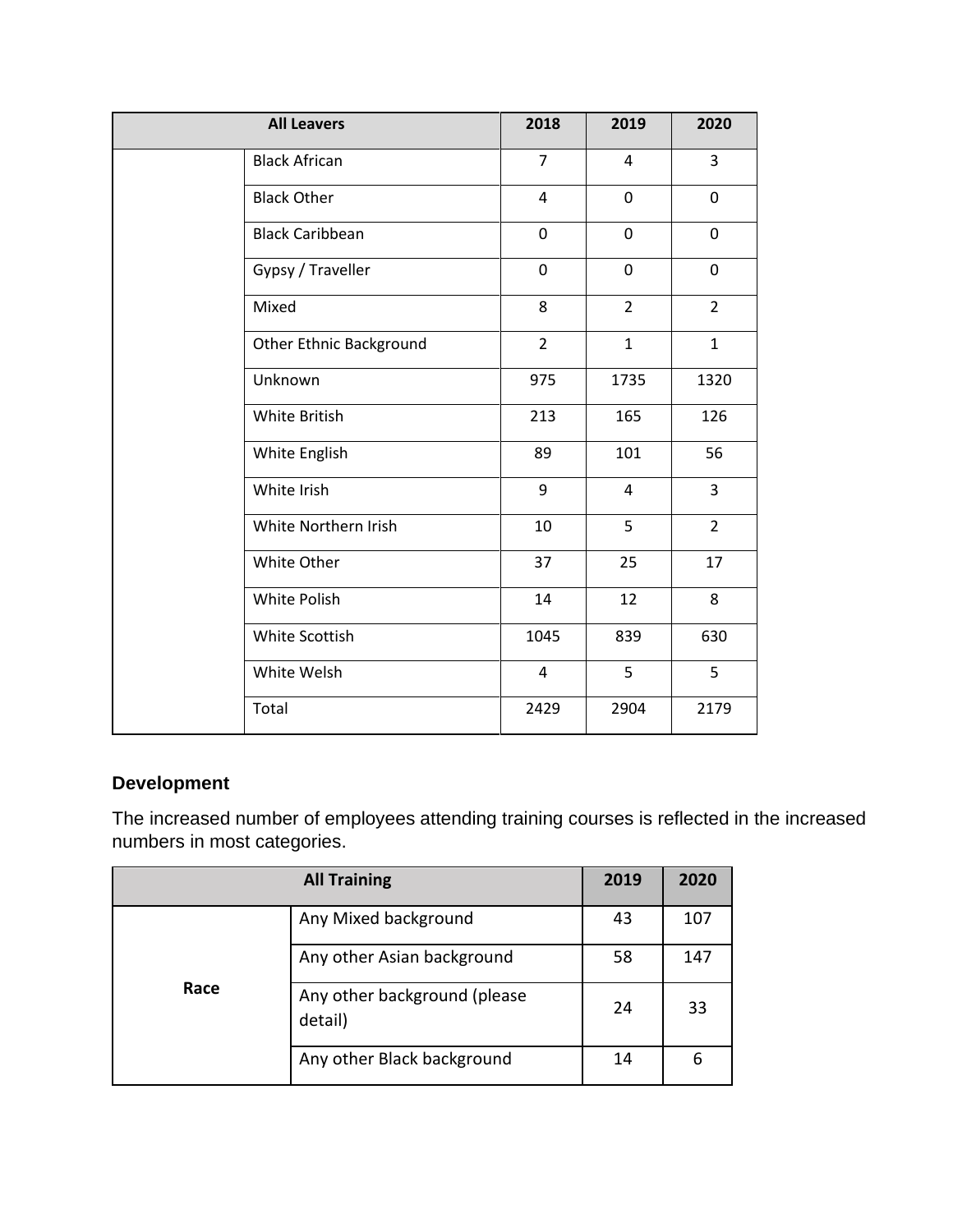| <b>All Training</b>        | 2019         | 2020           |
|----------------------------|--------------|----------------|
| Any other White background | 176          | 508            |
| Asian Bangladeshi          | 5            | 5              |
| <b>Asian Chinese</b>       | $\mathbf{1}$ | 10             |
| Asian Indian               | 29           | 73             |
| Asian Pakistani            | $\mathbf{1}$ | 4              |
| <b>Black African</b>       | 17           | 62             |
| <b>Black Caribbean</b>     | $\mathbf{1}$ | $\overline{2}$ |
| Unknown                    | 9,402        | 19,030         |
| White British              | 1,397        | 3,682          |
| White English              | 747          | 2,000          |
| White Irish                | 79           | 186            |
| White Northern Irish       | 79           | 95             |
| <b>White Polish</b>        | 102          | 200            |
| White Scottish             | 9,525        | 26,265         |
| White Welsh                | 49           | 153            |

# *Religion or Belief*

# **All Employees**

The largest category of religion or belief across all years amongst those recorded was Church of Scotland, followed by those with No Religion or Belief.

| <b>All Employees</b>      |                    | 2018 | 2019 | 2020 |
|---------------------------|--------------------|------|------|------|
|                           | <b>Buddhist</b>    | 34   | 37   | 38   |
| <b>Religion or Belief</b> | Catholic           | 674  | 615  | 550  |
|                           | Church of Scotland | 4944 | 4693 | 4333 |
|                           | Hindu              | 12   | 11   | 9    |
|                           | Jewish             | 3    | 3    | 3    |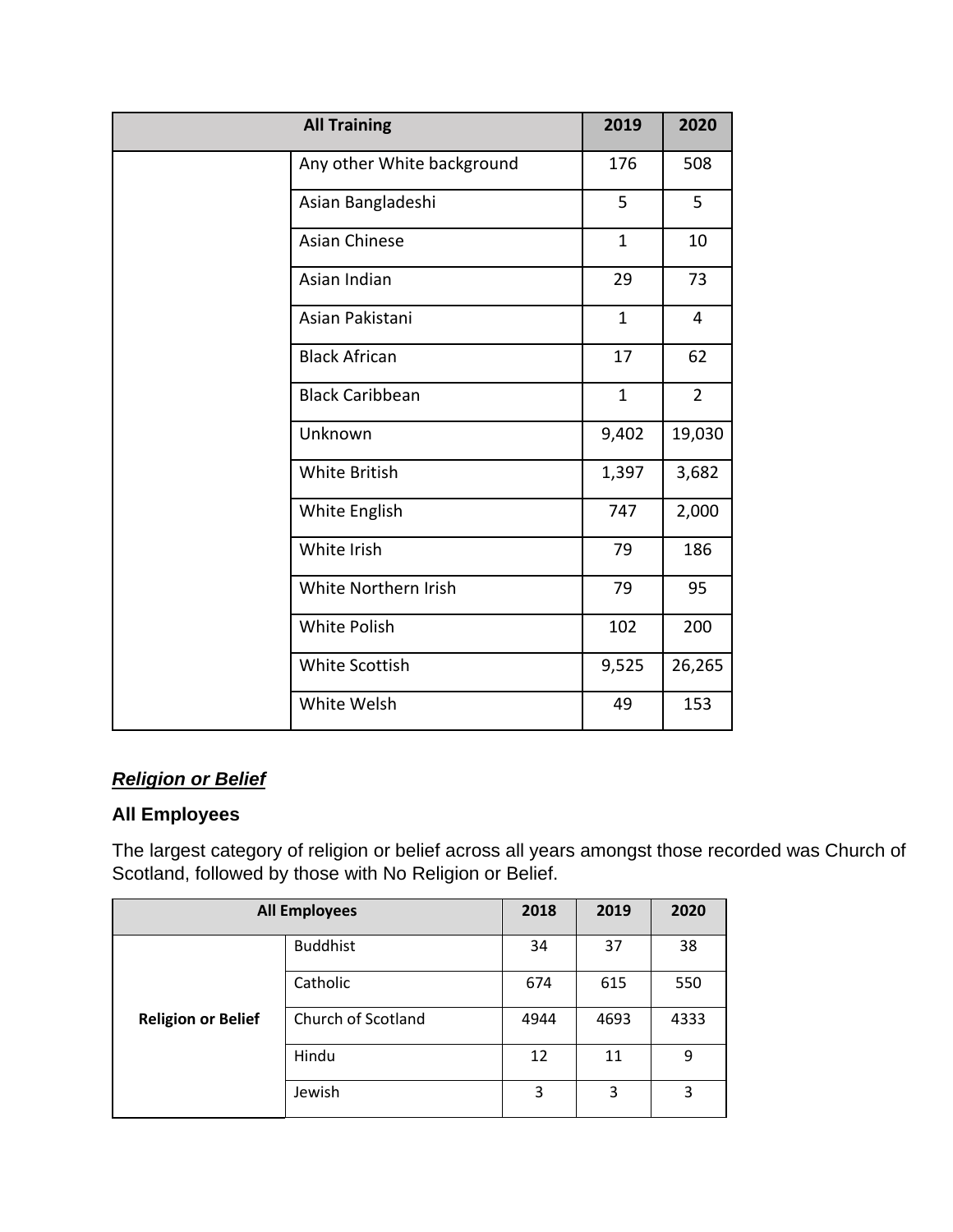| <b>All Employees</b>     | 2018  | 2019  | 2020  |
|--------------------------|-------|-------|-------|
| Muslim                   | 51    | 49    | 46    |
| No Religion or Belief    | 4444  | 4338  | 3970  |
| Other Christian          | 931   | 873   | 807   |
| Other Religion or Belief | 180   | 162   | 148   |
| Protestant               | 785   | 729   | 659   |
| Sikh                     | 4     | 4     | 4     |
| Unknown                  | 8535  | 9638  | 10666 |
| Total                    | 20597 | 21152 | 21233 |

## **Recruitment**

The vast majority of applicants in the period did not have a Religion or Belief recorded. Of the remainder, the largest group was those recorded as having No Religion or Belief, followed by Church of Scotland. The proportions in each case remained similar throughout the period.

| <b>All Applicants</b> |                          | 2018  | 2019         | 2020           |
|-----------------------|--------------------------|-------|--------------|----------------|
|                       | Agnostic                 | 39    | 16           | 9              |
|                       | Atheist                  | 16    | 10           | 19             |
|                       | <b>Buddhist</b>          | 44    | 34           | 62             |
|                       | Catholic                 | 1878  | 576          | 1255           |
|                       | Church of Scotland       | 5370  | 1364         | 3762           |
|                       | Hindu                    | 149   | 64           | 157            |
| Religion or Belief    | Jewish                   | 13    | 5            | 22             |
|                       | Muslim                   | 228   | 99           | 193            |
|                       | No Religion or Belief    | 16180 | 4841         | 12955          |
|                       | Other Religion or Belief | 319   | 133          | 423            |
|                       | Protestant               | 4     | $\mathbf{1}$ | $\overline{7}$ |
|                       | Sikh                     | 9     | 5            | 24             |
|                       | Humanist                 | 299   | 84           | 346            |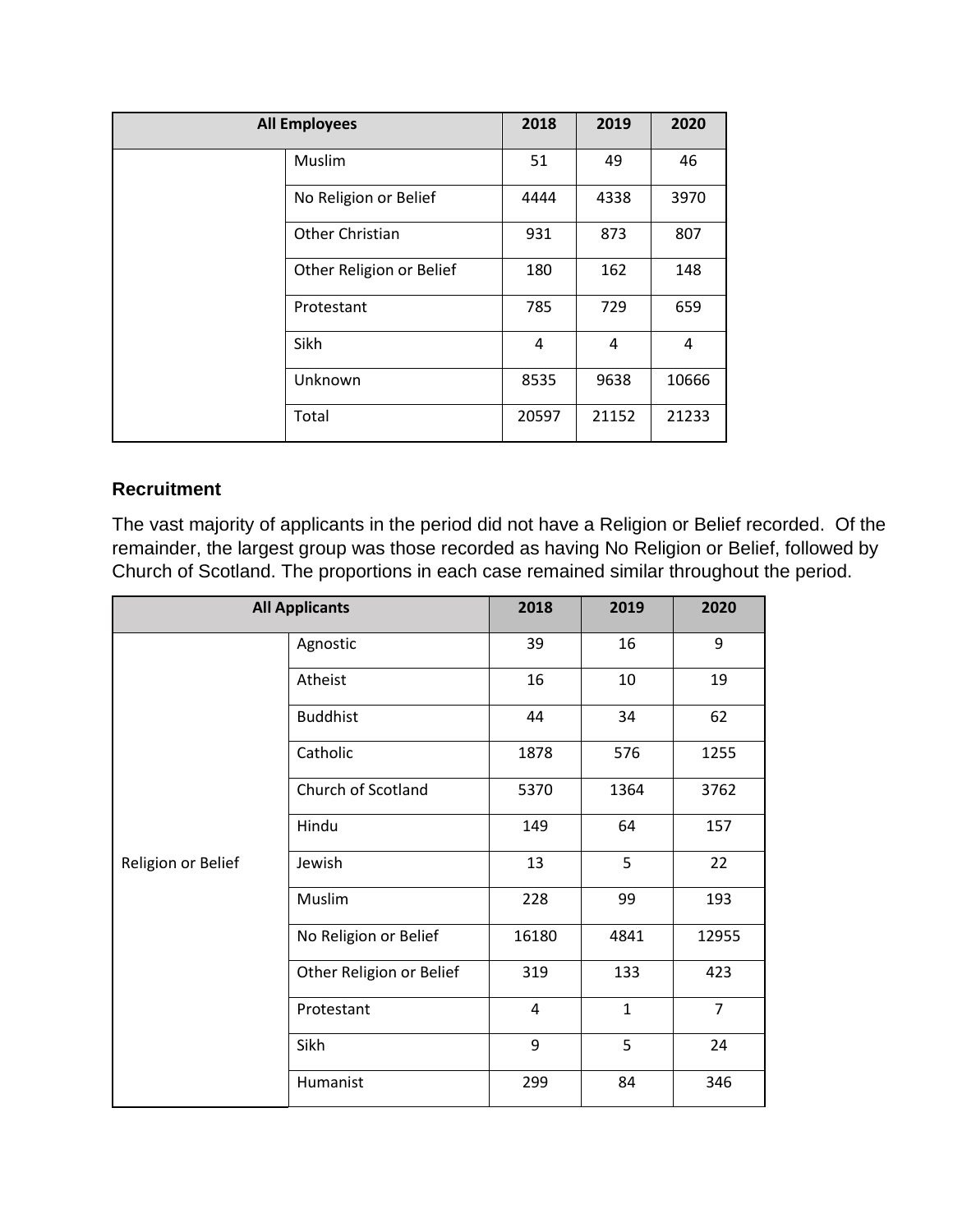| <b>All Applicants</b> |                 | 2018 | 2019 | 2020 |
|-----------------------|-----------------|------|------|------|
|                       | Pagan           | 30   | 19   | 53   |
|                       | Other Christian | 3135 | 929  | 2292 |
|                       | Unknown         | 3145 | 786  | 2392 |

The proportion of Leavers whose Religion or Belief was Unknown remained constant at 67% throughout the period. Of the remainder, Church of Scotland increased from 37% to 45%, whilst those with No Religion or Belief fell from the same 37% to 30%.

| <b>All Leavers</b> |                          | 2018           | 2019           | 2020         |
|--------------------|--------------------------|----------------|----------------|--------------|
|                    | <b>Buddhist</b>          | $\overline{2}$ | $\overline{2}$ | 0            |
|                    | Catholic                 | 61             | 66             | 49           |
|                    | Church of Scotland       | 292            | 401            | 323          |
|                    | Hindu                    | $\mathbf 0$    | $\mathbf{1}$   | $\mathbf{1}$ |
|                    | Jewish                   | 0              | $\mathbf 0$    | 0            |
|                    | Muslim                   | $\overline{2}$ | 3              | 5            |
| Religion or Belief | No Religion or Belief    | 294            | 298            | 215          |
|                    | Other Religion or Belief | 16             | 25             | 16           |
|                    | Other Christian          | 78             | 75             | 55           |
|                    | Protestant               | 47             | 77             | 52           |
|                    | Sikh                     | $\mathbf 0$    | $\mathbf 0$    | 0            |
|                    | Unknown                  | 1637           | 1956           | 1463         |
|                    | Total                    | 2429           | 2904           | 2179         |

## **Development**

In terms of development, training data was reflective of the overall numbers of employees with regards to religion or belief, reflecting an increase in course attendance among almost all groups.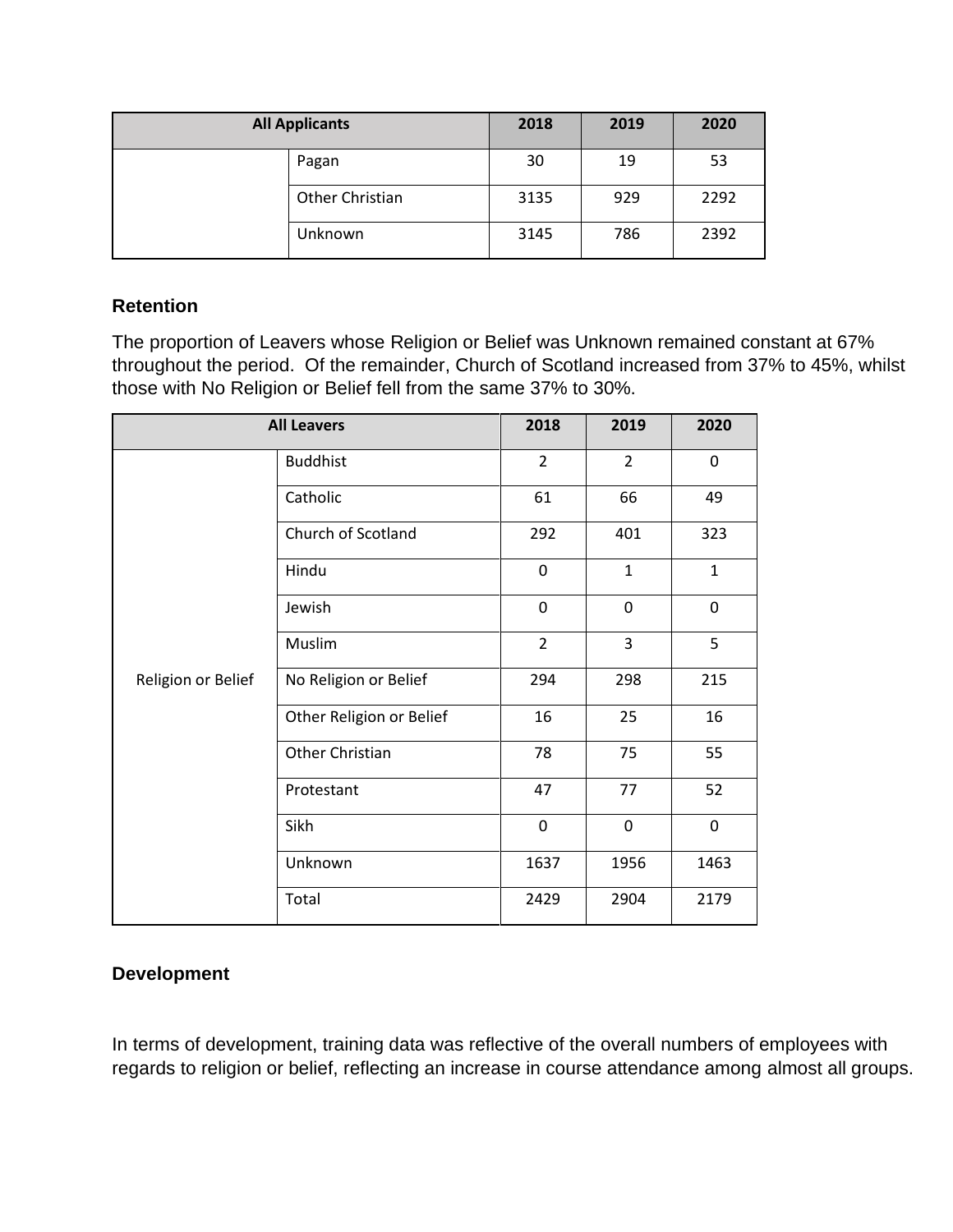|                    | <b>All Training</b>   | 2019           | 2020   |
|--------------------|-----------------------|----------------|--------|
|                    | <b>Buddhist</b>       | 23             | 87     |
|                    | Catholic              | 564            | 1,249  |
|                    | Church of Scotland    | 3,966          | 11,713 |
|                    | Hindu                 | $\overline{7}$ | 27     |
|                    | Jewish                |                | 8      |
| Religion or Belief | Muslim                | 33             | 97     |
|                    | No religion or belief | 4,381          | 10,676 |
|                    | Other (please detail) | 143            | 418    |
|                    | Other Christian       | 733            | 2,120  |
|                    | Protestant            | 553            | 1,721  |
|                    | Sikh                  | 4              | 18     |
|                    | Unknown               | 11,342         | 24,434 |

## *Sexual Orientation*

#### **All Employees**

The percentage of employees identifying as either Lesbian, Gay or Bisexual (LGB) remained constant at 1.8% of those whose Sexual Orientation is recorded.

![](_page_15_Figure_4.jpeg)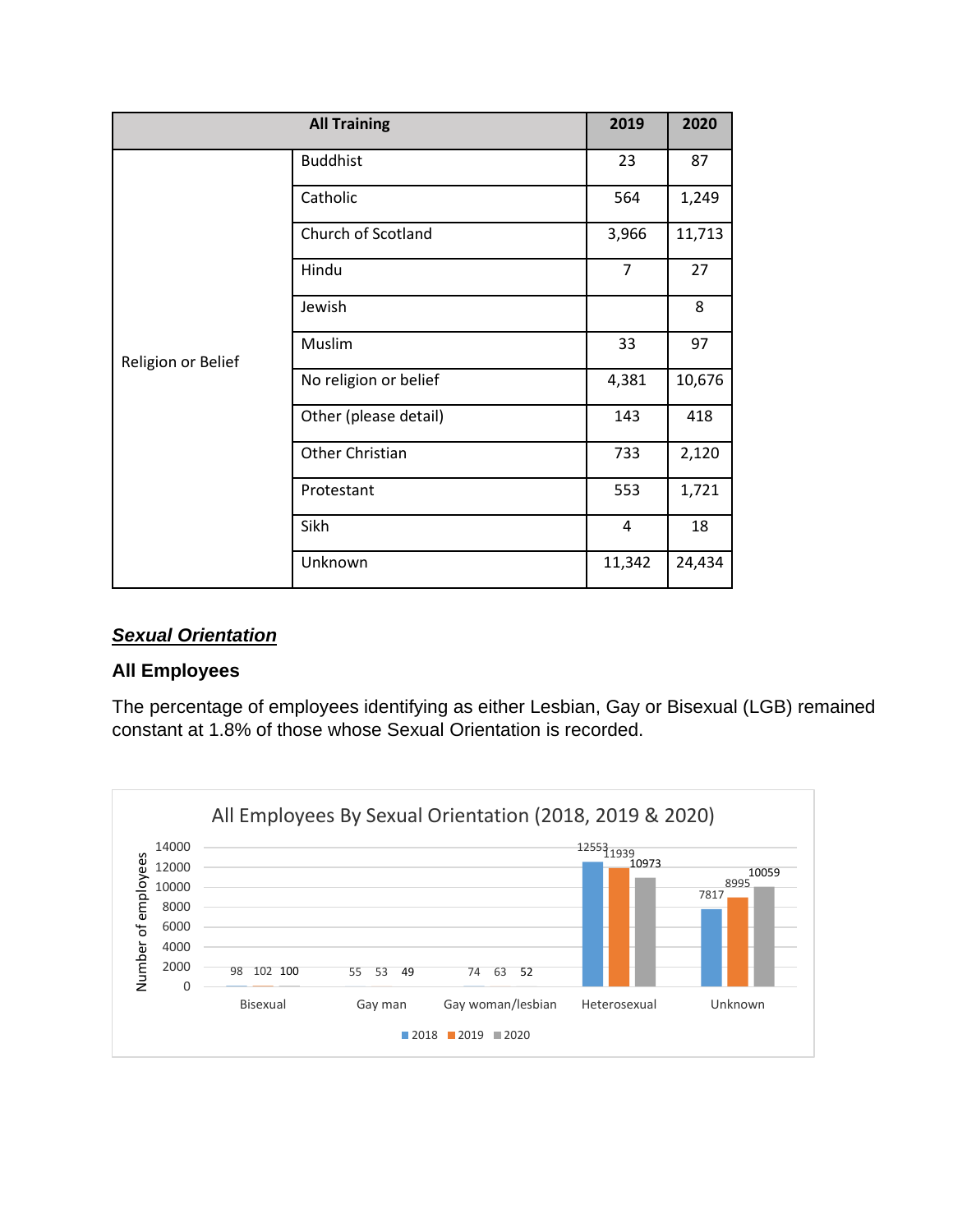#### **Recruitment**

The majority of applications came from people identifying as Heterosexual, with a slight decrease in proportion during the period.

![](_page_16_Figure_2.jpeg)

## **Retention**

The number of Leavers reporting as Heterosexual is consistently the largest category, increasing in proportion of those recorded from 97.9% in 2018 to 99.2% in 2020.

![](_page_16_Figure_5.jpeg)

## **Development**

The increase in training courses attended is reflected in an increase across all categories.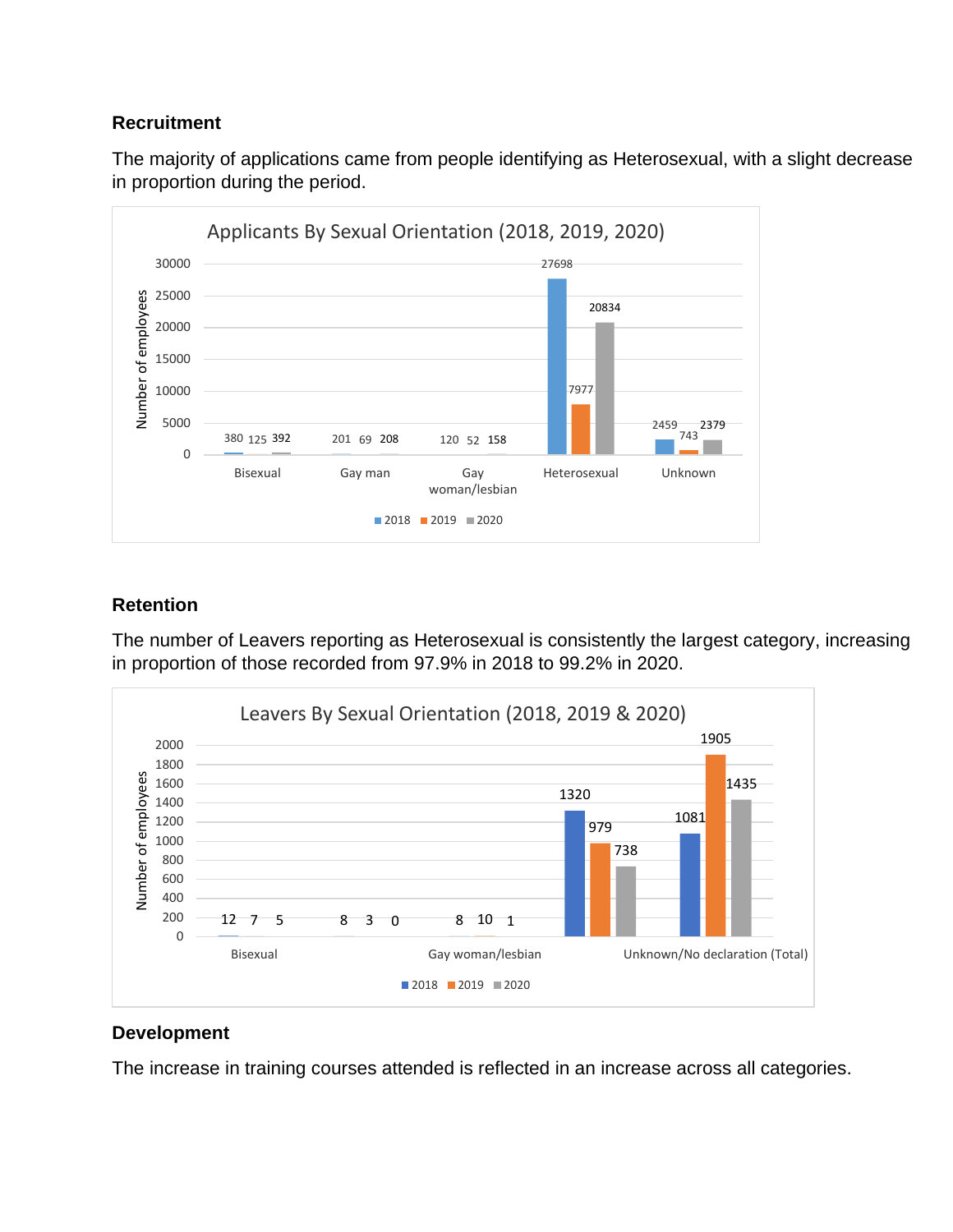![](_page_17_Figure_0.jpeg)

## *Gender Identity*

#### **Recruitment**

The proportion of applicants who identify as Transgender remained at a constant 0.2% during the period.

![](_page_17_Figure_4.jpeg)

#### **Retention and Development**

There is not currently any method of recording gender identity information for workforce, leavers or those who have attended training courses.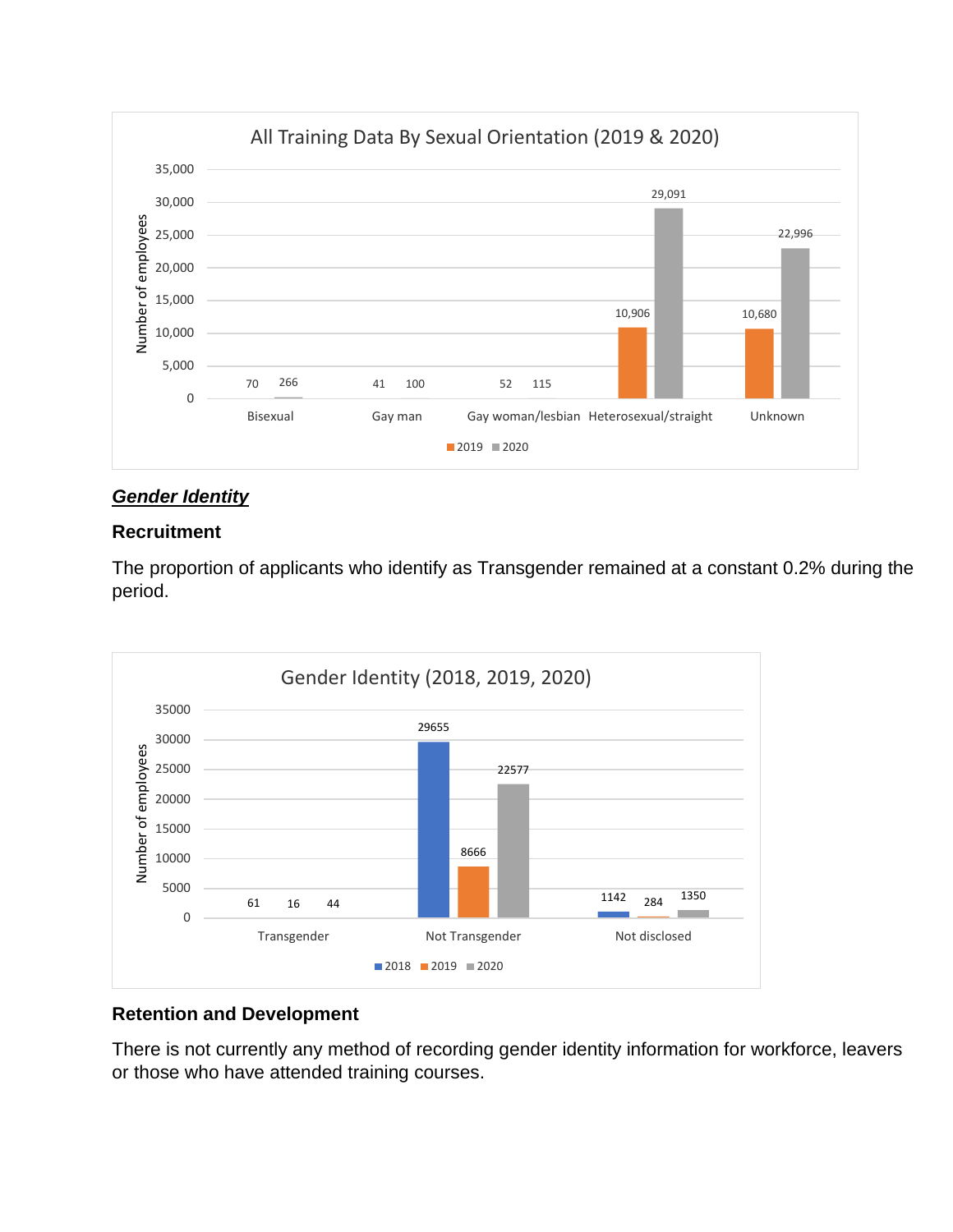# **Aberdeenshire Council Education Authority's Workforce Profile**

The following information is split between teaching and non-teaching employees. "Teaching Employees" relates to employees with teaching roles. "Non-teaching employees" relates to all other staff, which includes non-teaching employees who work within the education authority.

There were 4,995 teaching employees in 2020 but significantly more non-teaching employees in the Education Authority's profile, at 8,704.

In this section of the report there is no data relating to recruitment (numbers of applicants) for the education authority. Please see the workforce profile for overall information on recruitment.

As with the combined employee data, information is based on incumbencies or 'jobs' as it is possible for an employee to hold more than one job with the authority.

# *Age*

There was a general ageing trend amongst Teachers in the period. The greatest increases were seen in those aged 40-49 and 50-59.

![](_page_18_Figure_7.jpeg)

There was a general ageing trend amongst Non-teaching Education employees in the period; the greatest fall was amongst those aged under 20, whilst every age band above 50 saw an increase.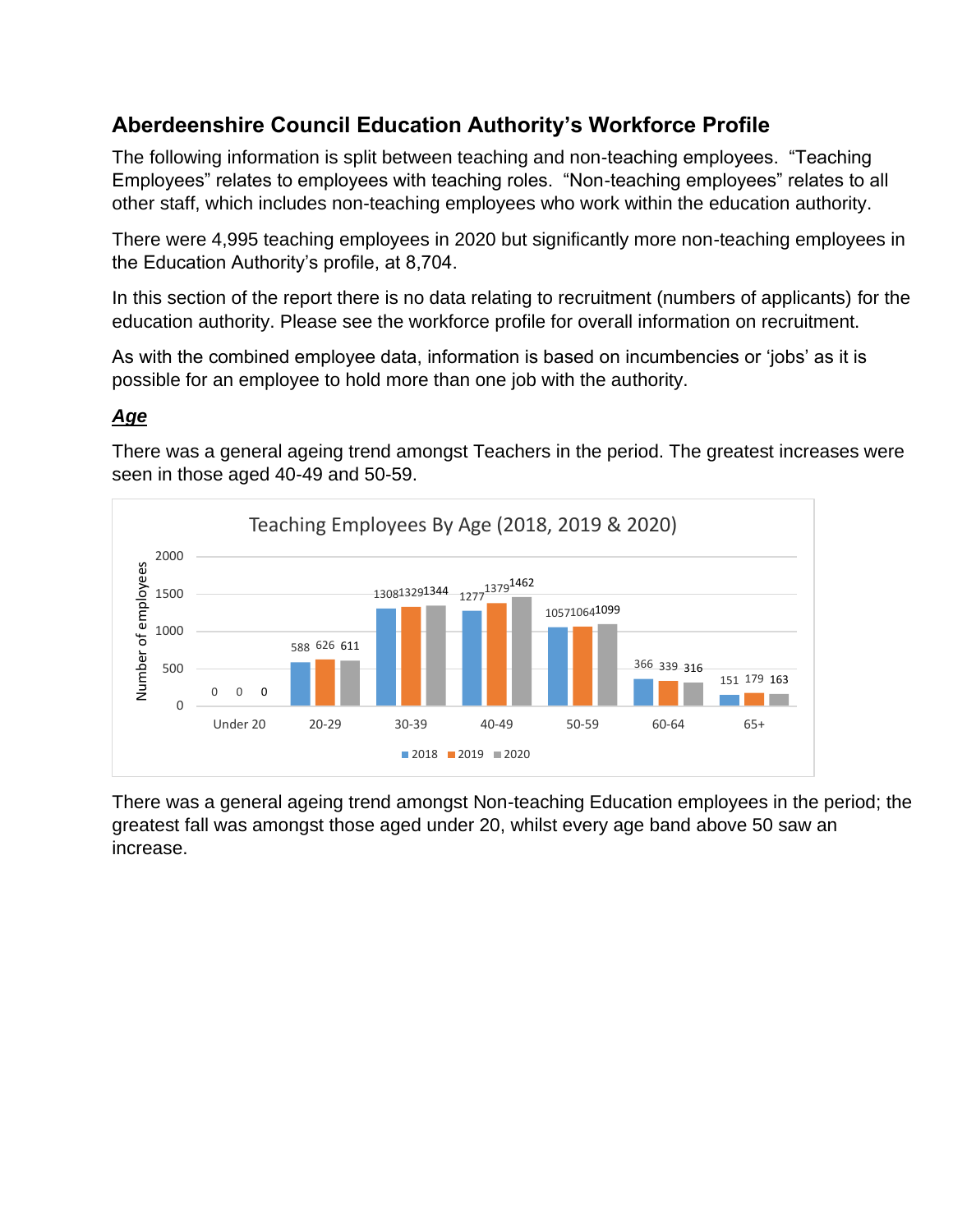![](_page_19_Figure_0.jpeg)

Similar to the picture for the entire workforce, there has been a general trend towards older age groups of both Teachers and Non-teaching Education employees leaving over the three years.

![](_page_19_Figure_3.jpeg)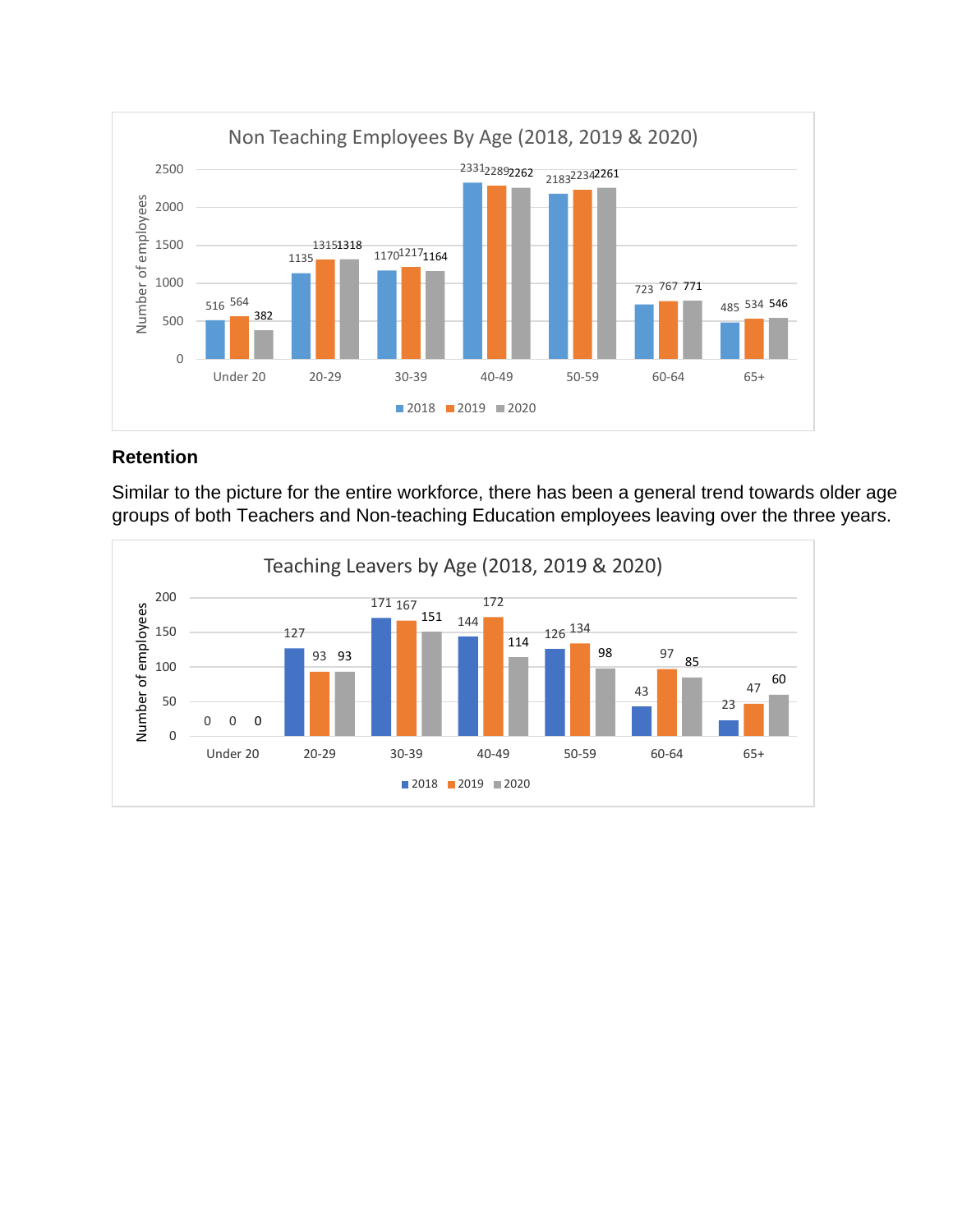![](_page_20_Figure_0.jpeg)

## **Development**

Between 2019 and 2020 there was an increase in the number of courses taken in both teaching and non-teaching across the age ranges.

![](_page_20_Figure_3.jpeg)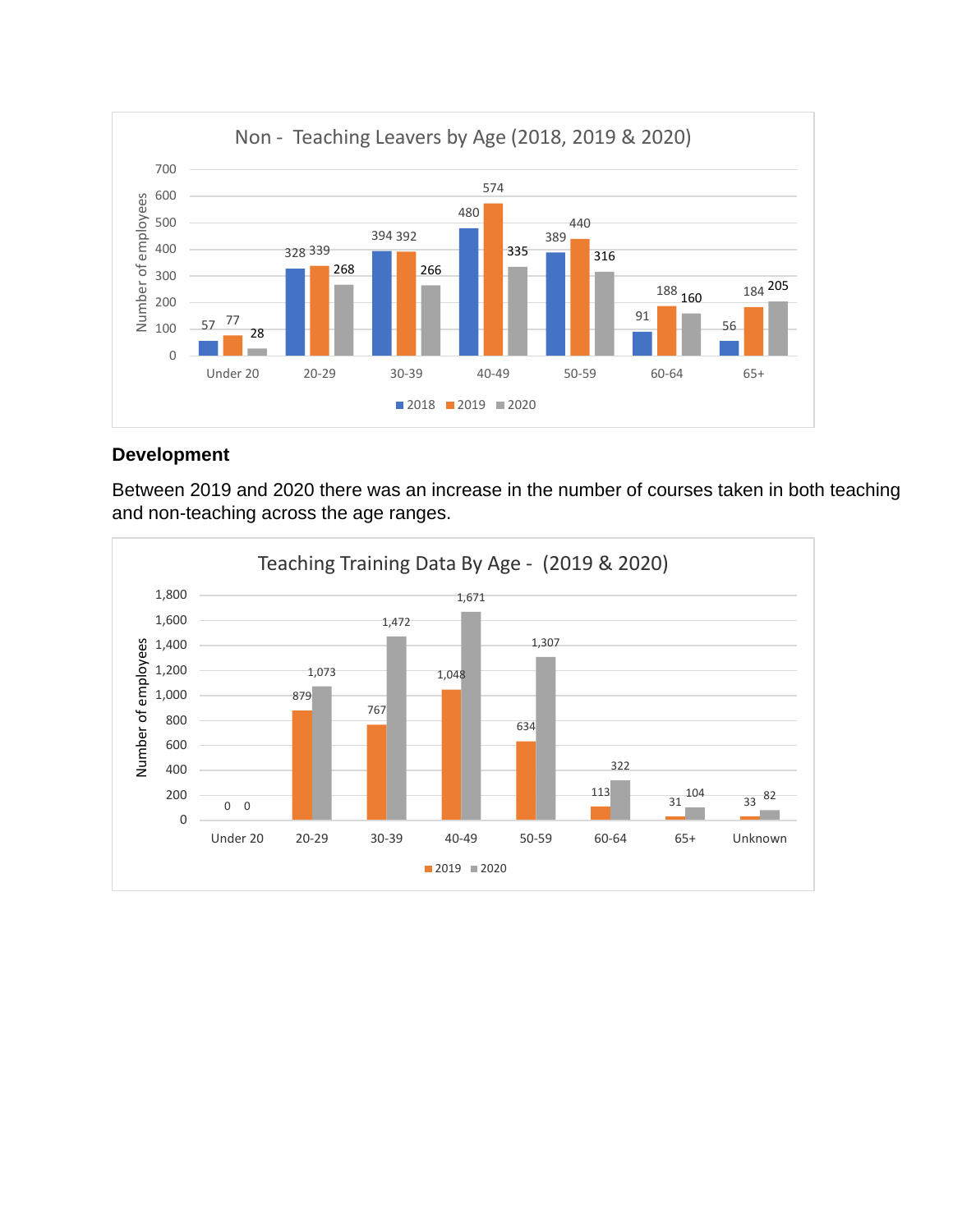![](_page_21_Figure_0.jpeg)

# *Gender*

The majority of Teachers are female (85%) and this is broadly consistent throughout the period.

![](_page_21_Figure_3.jpeg)

The majority of Non-teaching Education employees are female (83%), this falling only very slightly across the period.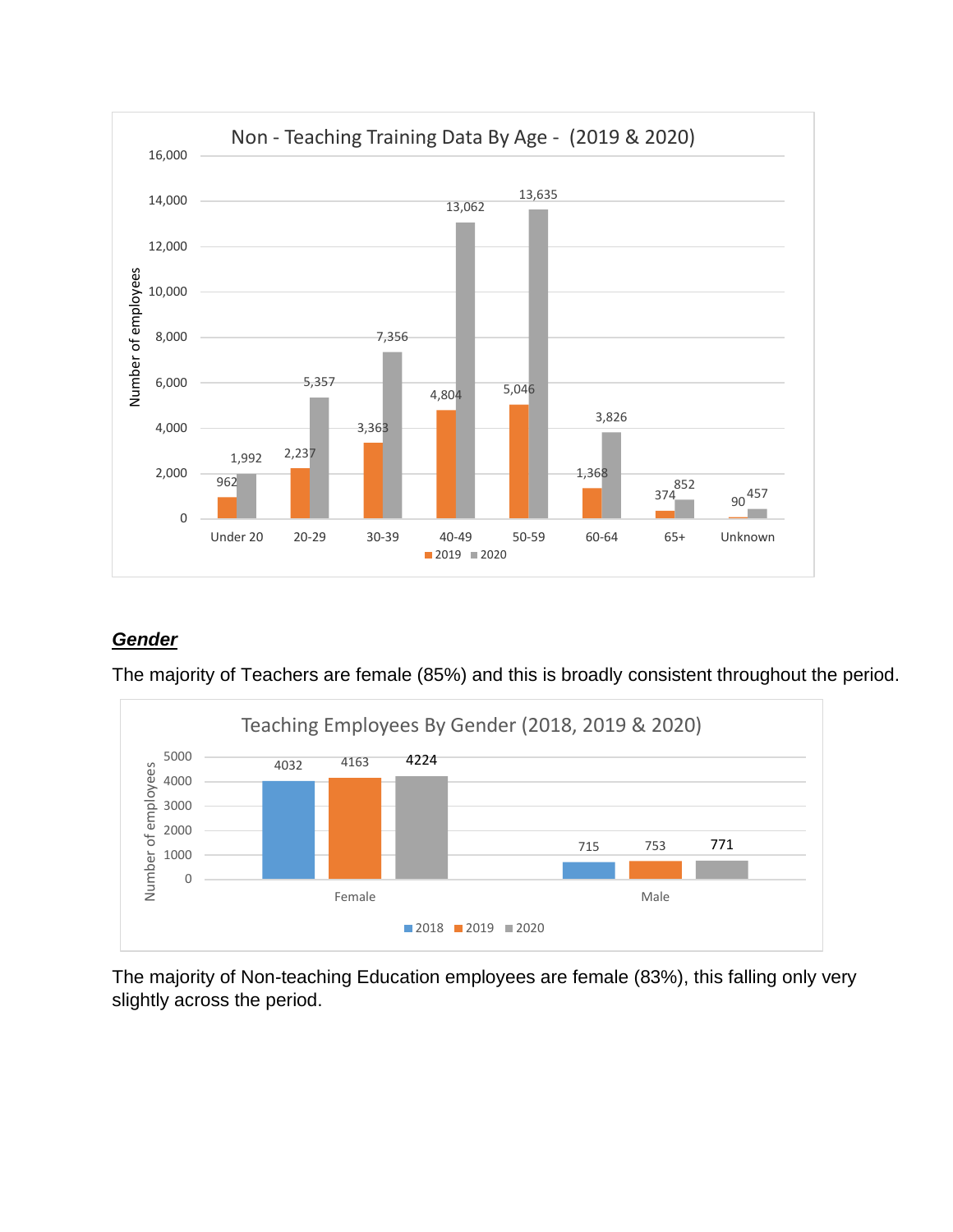![](_page_22_Figure_0.jpeg)

The proportion of top Teaching positions was lower than that of the whole Teaching workforce, though it increased form 76.9% to 78.5% in the period.

![](_page_22_Figure_2.jpeg)

It is of concern that the proportion of top Non-teaching Education positions was dramatically lower than that of the whole Non-teaching Education workforce, finishing at 50%, up slightly from 47.2%.

![](_page_22_Figure_4.jpeg)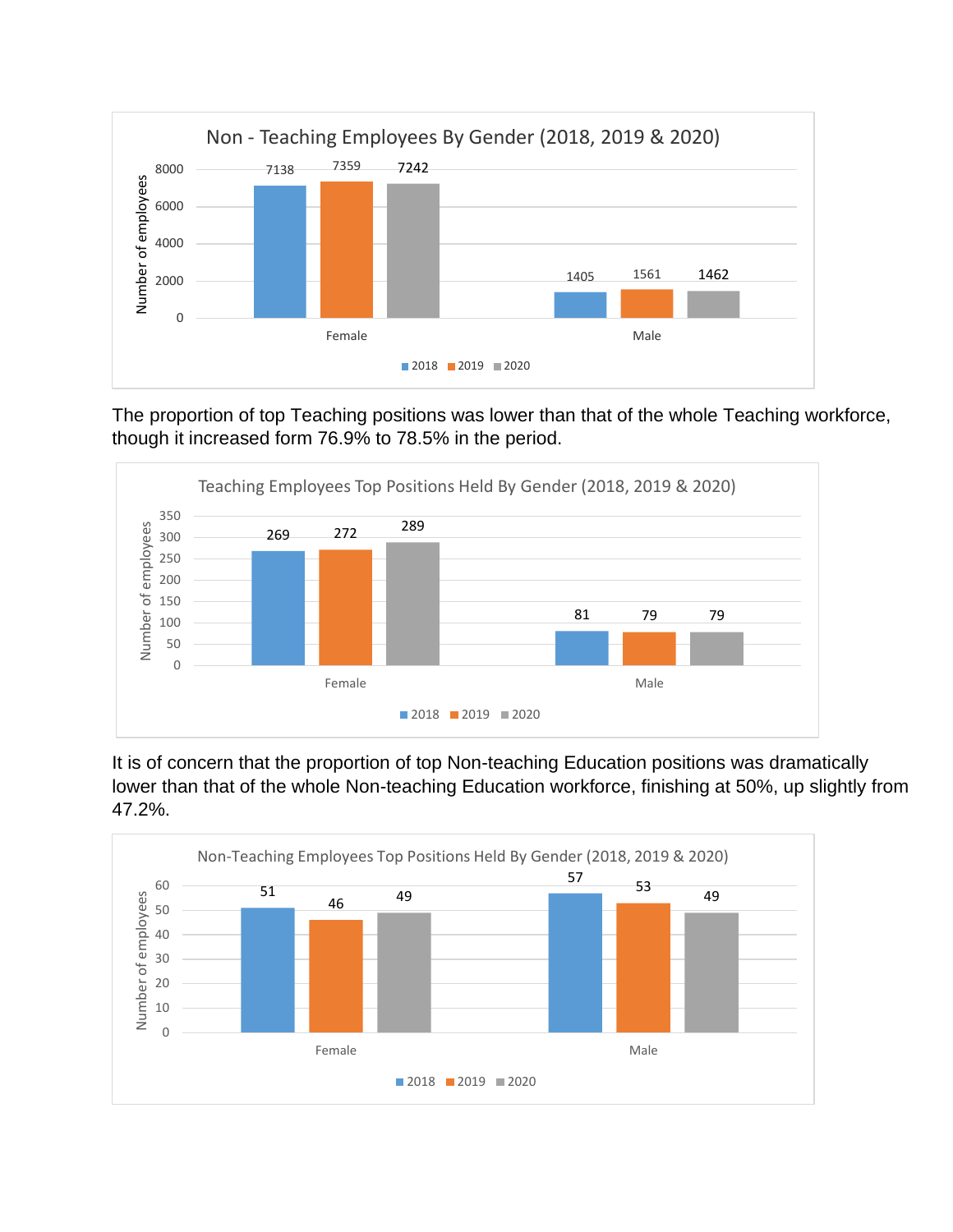With regards to teaching and non-teaching leavers, the majority of employees leaving the authority were female.

![](_page_23_Figure_2.jpeg)

![](_page_23_Figure_3.jpeg)

## **Development**

There has been an increase in both male and female teachers taking courses with the number of males increasing by 40% and the number of females by 42% between 2019 and 2020.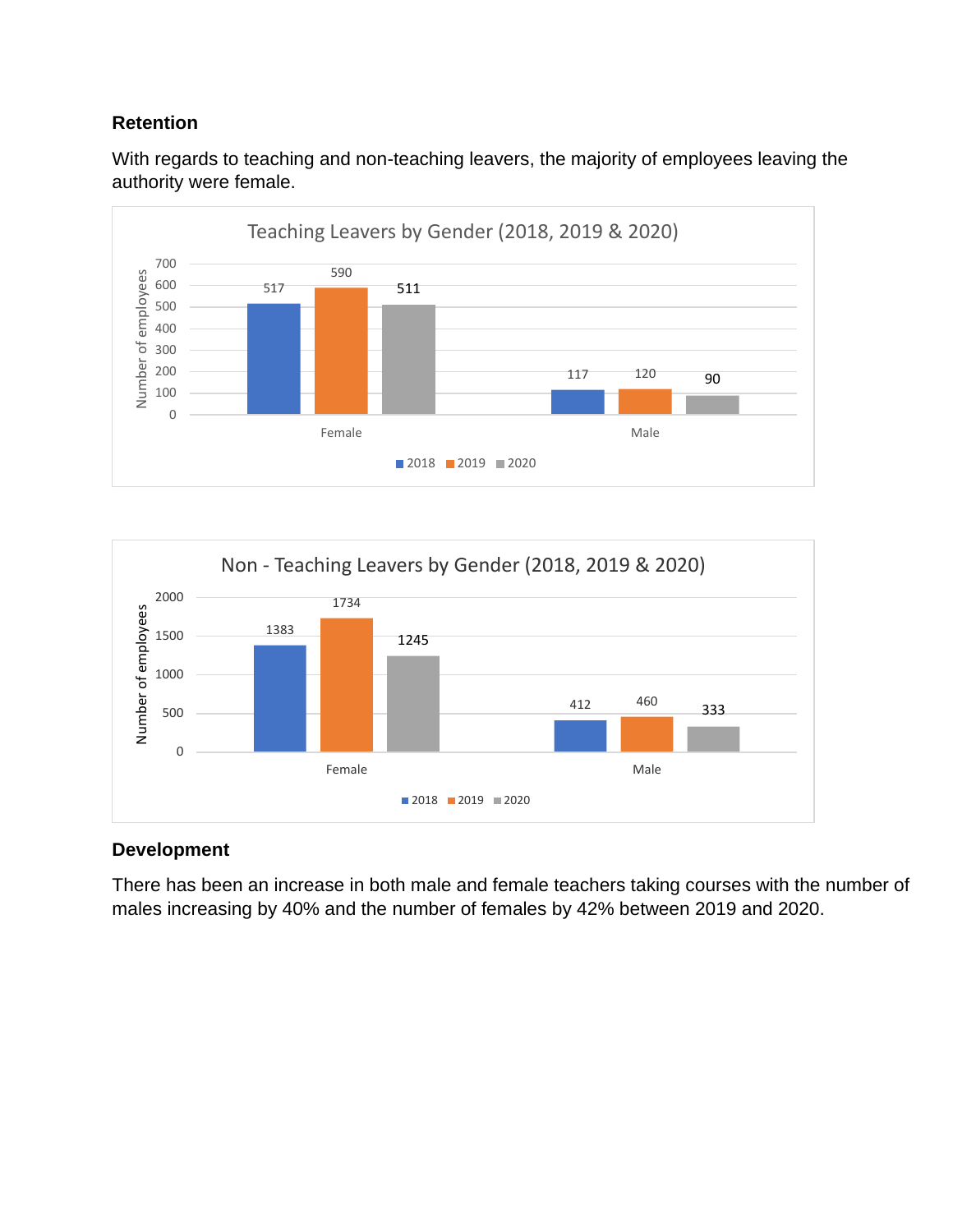![](_page_24_Figure_0.jpeg)

The number of non–teaching employees taking courses has increased by 43% for males and the 63% for females.

![](_page_24_Figure_2.jpeg)

## *Race*

As with previous mainstreaming reports the majority of employees identify themselves as White Scottish, the proportion of Teachers dropping very slightly from 70% in 2018 to 69% in 2020 but increasing from 76% to 77% for Non-teaching Education employees. The Unknown proportion increased from 38% to 48% of Teachers and from 27% to 36% of Non-teaching Education employees in the same period.

|      | All Teaching Employees | 2018 | 2019 | 2020 |
|------|------------------------|------|------|------|
| Race | Asian Bangladeshi      |      |      |      |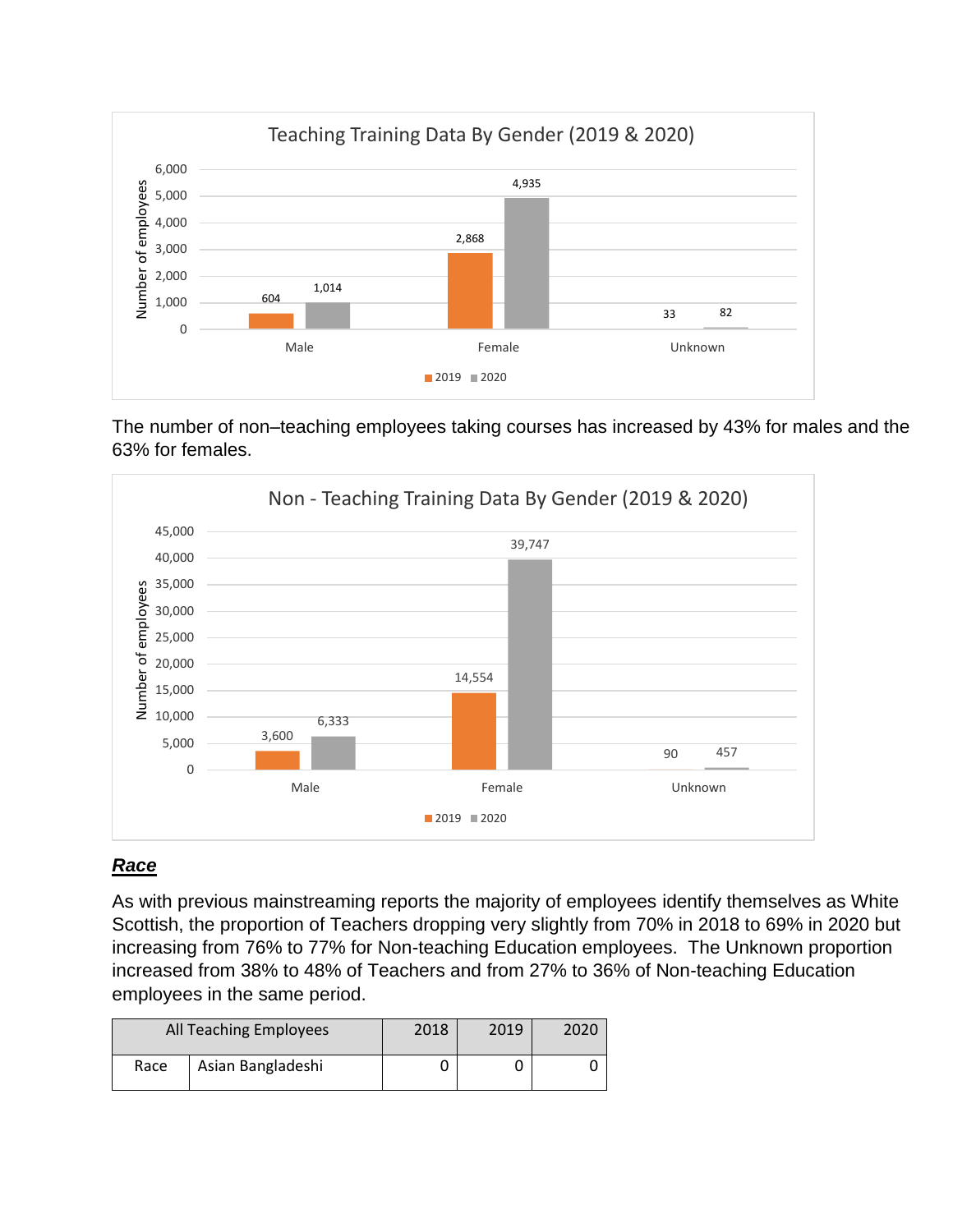| All Teaching Employees         | 2018         | 2019           | 2020         |
|--------------------------------|--------------|----------------|--------------|
| Asian Chinese                  | 4            | 3              | 3            |
| Asian Indian                   | 9            | 9              | 9            |
| Asian Other inc Scottish       | $\mathbf{1}$ | $\mathbf{1}$   | 0            |
| Asian Pakistani                | $\mathbf{1}$ | $\mathbf{1}$   | 0            |
| <b>Black African</b>           | 6            | 6              | 6            |
| <b>Black Caribbean</b>         | 0            | 0              | 0            |
| <b>Black Other</b>             | $\mathbf{1}$ | $\overline{2}$ | $\mathbf{1}$ |
| Gypsy / Traveller              | $\mathbf{1}$ | $\mathbf{1}$   | $\mathbf{1}$ |
| Mixed                          | 15           | 11             | 10           |
| <b>Other Ethnic Background</b> | 5            | 5              | 4            |
| Unknown                        | 1792         | 2076           | 2389         |
| <b>White British</b>           | 507          | 504            | 464          |
| White English                  | 162          | 150            | 144          |
| White Irish                    | 22           | 25             | 19           |
| White Northern Irish           | 28           | 30             | 30           |
| White Other                    | 112          | 101            | 97           |
| <b>White Polish</b>            | 6            | $\overline{7}$ | 6            |
| White Scottish                 | 2060         | 1969           | 1799         |
| White Welsh                    | 15           | 15             | 13           |
| <b>Grand Total</b>             | 4747         | 4916           | 4995         |

|      | All Non-teaching Employees | 2018 | 2019 | 2020 |
|------|----------------------------|------|------|------|
|      | Asian Bangladeshi          | 2    |      |      |
|      | <b>Asian Chinese</b>       |      |      |      |
| Race | Asian Indian               | 17   | 13   | 11   |
|      | Asian Other inc Scottish   | 18   | 17   | 21   |
|      | Asian Pakistani            | 3    | 3    | ς    |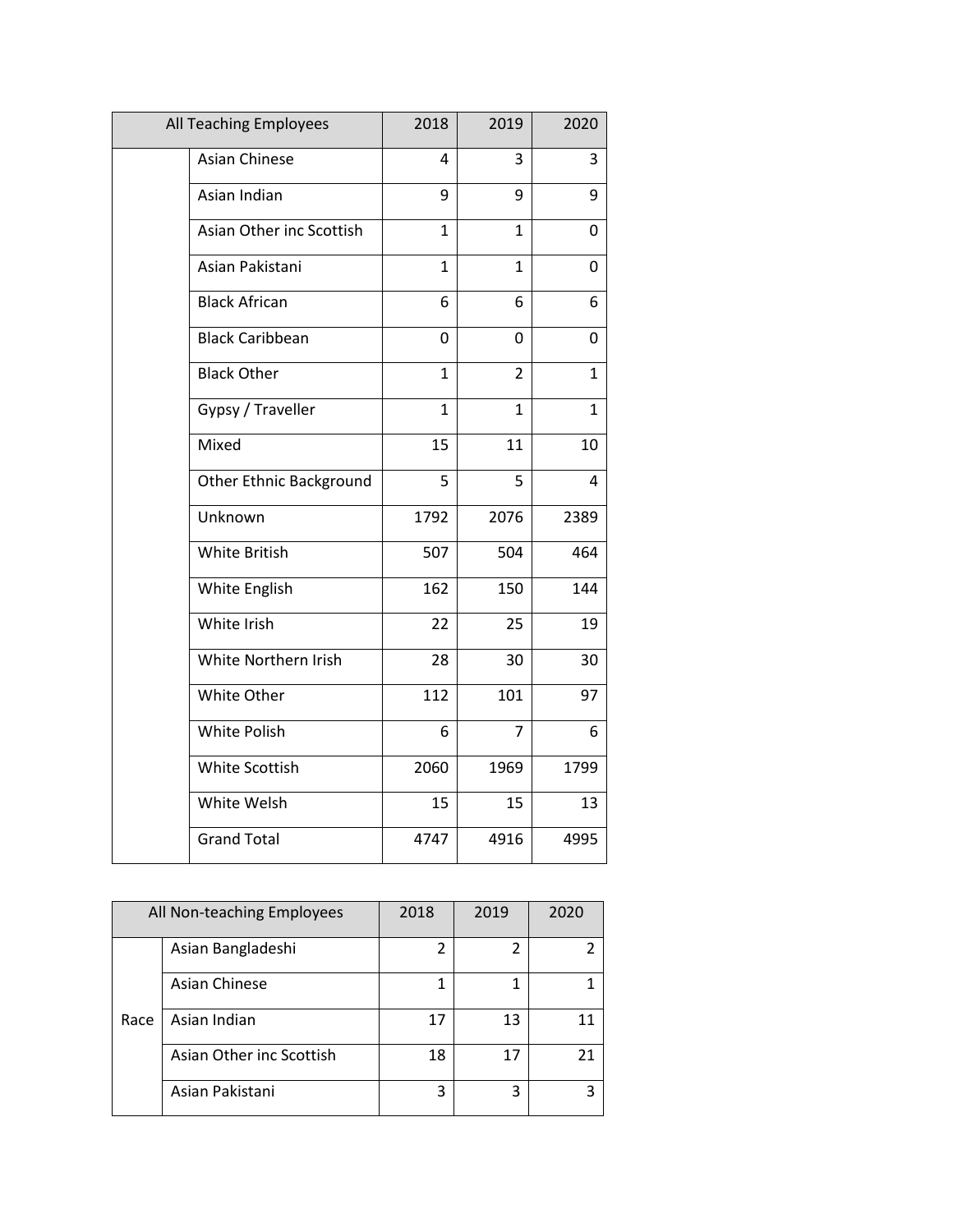| All Non-teaching Employees     | 2018           | 2019     | 2020         |
|--------------------------------|----------------|----------|--------------|
| <b>Black African</b>           | $\overline{7}$ | 6        | 5            |
| <b>Black Caribbean</b>         | 1              | 1        | $\mathbf{1}$ |
| <b>Black Other</b>             | 0              | $\Omega$ | 0            |
| Gypsy / Traveller              | $\Omega$       | 0        | 0            |
| Mixed                          | 19             | 17       | 14           |
| <b>Other Ethnic Background</b> | $\overline{7}$ | 8        | 7            |
| Unknown                        | 2213           | 2702     | 3066         |
| <b>White British</b>           | 825            | 792      | 680          |
| White English                  | 375            | 359      | 311          |
| White Irish                    | 27             | 29       | 29           |
| White Northern Irish           | 12             | 11       | 13           |
| <b>White Other</b>             | 85             | 89       | 78           |
| <b>White Polish</b>            | 35             | 32       | 32           |
| White Scottish                 | 4870           | 4814     | 4406         |
| White Welsh                    | 26             | 24       | 24           |
| <b>Grand Total</b>             | 8543           | 8920     | 8704         |

With regards to leavers the data is broadly consistent with overall figures, with most reporting either as White Scottish or Unknown.

|      | <b>Teaching Leavers</b>     | 2018        | 2019     | 2020     |
|------|-----------------------------|-------------|----------|----------|
|      | Asian Bangladeshi           | 0           | 0        | 0        |
|      | <b>Asian Chinese</b>        | $\mathbf 0$ | $\Omega$ | $\Omega$ |
|      | Asian Indian                | 1           | 0        | 0        |
| Race | Asian Other (inc. Scottish) | $\Omega$    | $\Omega$ | $\Omega$ |
|      | Asian Pakistani             | 0           | $\Omega$ | 1        |
|      | <b>Black African</b>        | 1           | 0        | 0        |
|      | <b>Black Caribbean</b>      | 0           | $\Omega$ | 0        |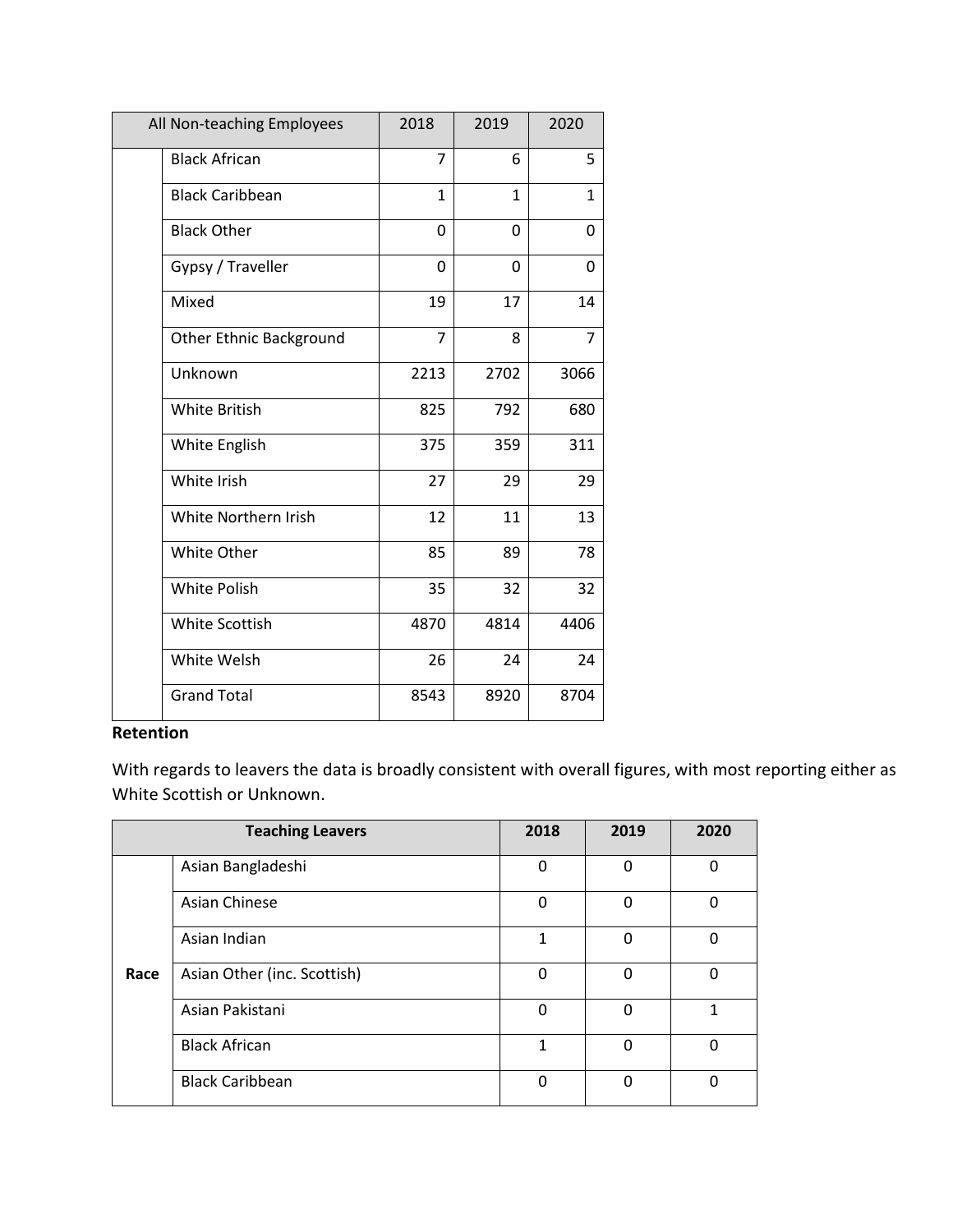| <b>Teaching Leavers</b>        | 2018           | 2019           | 2020         |
|--------------------------------|----------------|----------------|--------------|
| <b>Black Other</b>             | 0              | 0              | 0            |
| Gypsy/Traveller                | $\mathbf 0$    | $\mathbf 0$    | 0            |
| Mixed                          | 3              | $\mathbf{1}$   | 0            |
| <b>Other Ethnic Background</b> | $\mathbf{1}$   | $\mathbf{1}$   | 0            |
| Unknown/No Return              | 291            | 418            | 401          |
| White British                  | 66             | 45             | 33           |
| White English                  | 18             | 25             | 10           |
| White Irish                    | $\overline{2}$ | $\overline{2}$ | $\mathbf{1}$ |
| White Northern Irish           | 3              | 0              | 0            |
| White Other                    | 12             | 6              | 9            |
| <b>White Polish</b>            | 0              | $\overline{0}$ | $\mathbf{1}$ |
| White Scottish                 | 235            | 211            | 145          |
| White Welsh                    | $\mathbf{1}$   | $\mathbf{1}$   | 0            |
| Total                          | 634            | 710            | 601          |

|      | <b>Non - Teaching Leavers</b> | 2018 | 2019           | 2020           |
|------|-------------------------------|------|----------------|----------------|
|      | Asian Bangladeshi             | 1    | $\mathbf{0}$   | 0              |
|      | <b>Asian Chinese</b>          | 0    | $\Omega$       | $\mathbf{0}$   |
|      | Asian Indian                  | 5    | 4              | 3              |
|      | Asian Other (inc. Scottish)   | 5    | $\overline{2}$ | $\overline{2}$ |
| Race | Asian Pakistani               | 0    | $\Omega$       | $\mathbf{0}$   |
|      | <b>Black African</b>          | 6    | 4              | 3              |
|      | <b>Black Caribbean</b>        | 0    | $\Omega$       | 0              |
|      | <b>Black Other</b>            | 4    | $\Omega$       | $\mathbf{0}$   |
|      | Gypsy/Traveller               | 0    | $\Omega$       | 0              |
|      | Mixed                         | 5    | $\mathbf{1}$   | $\overline{2}$ |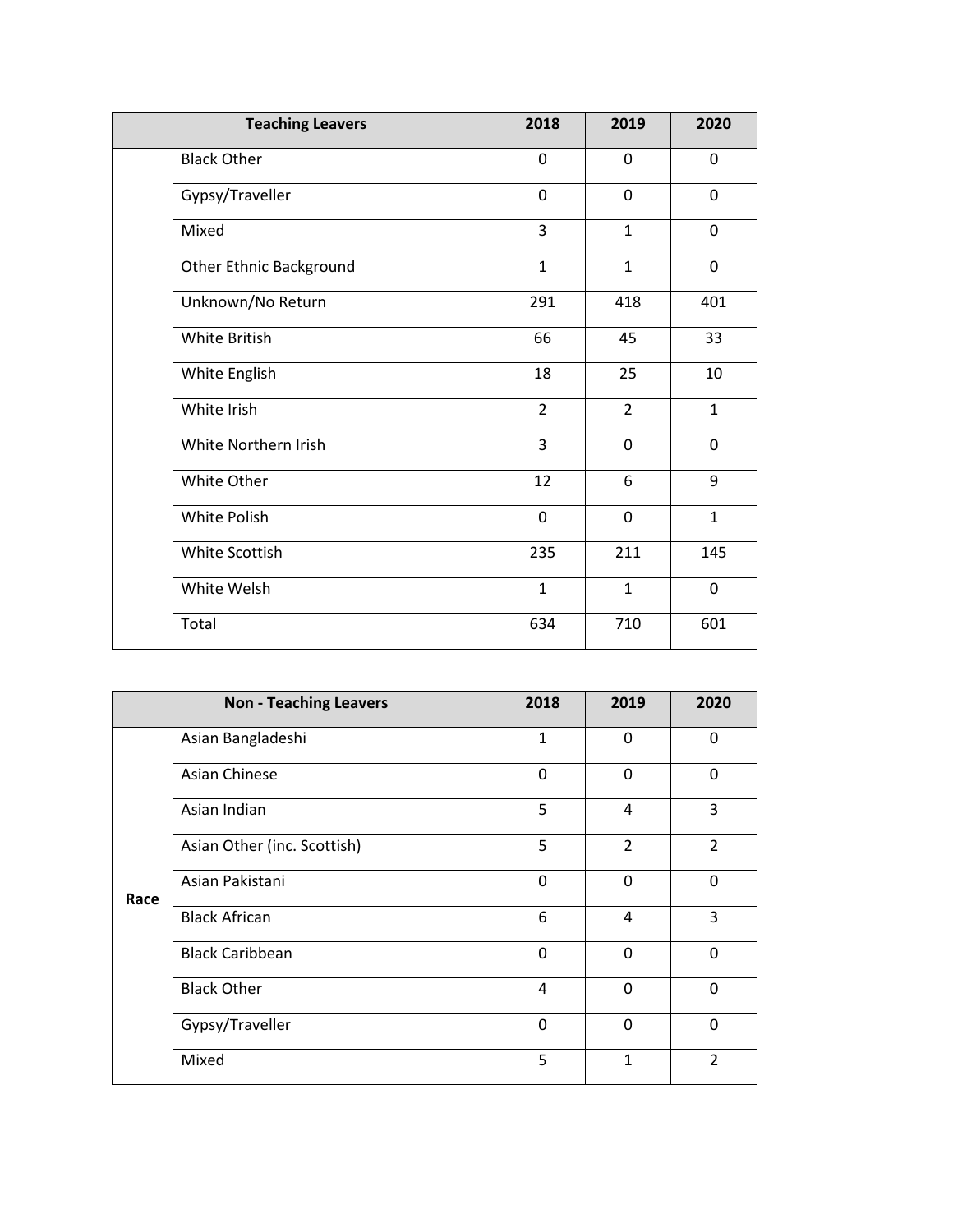| <b>Non - Teaching Leavers</b>  | 2018           | 2019           | 2020           |
|--------------------------------|----------------|----------------|----------------|
| <b>Other Ethnic Background</b> | $\mathbf{1}$   | 0              | $\mathbf{1}$   |
| Unknown/No Return              | 684            | 1317           | 919            |
| White British                  | 147            | 120            | 93             |
| White English                  | 71             | 76             | 46             |
| White Irish                    | $\overline{7}$ | $\overline{2}$ | $\overline{2}$ |
| White Northern Irish           | $\overline{7}$ | 5              | $\overline{2}$ |
| White Other                    | 25             | 19             | 8              |
| White Polish                   | 14             | 12             | $\overline{7}$ |
| White Scottish                 | 810            | 628            | 485            |
| White Welsh                    | 3              | $\overline{4}$ | 5              |
| Total                          | 1795           | 2194           | 1578           |

# **Development**

For teaching and non-teaching employees there has been an increase in the majority of the categories which reflects the increase in courses taken.

| <b>Teaching Training</b> |                                         | 2019           | 2020           |
|--------------------------|-----------------------------------------|----------------|----------------|
|                          | Any Mixed background                    | 9              | 27             |
|                          | Any other background (please<br>detail) | $\overline{2}$ | 4              |
|                          | Any other Black background              | 7              | $\overline{2}$ |
| Race                     | Any other White background              | 47             | 135            |
|                          | Asian Chinese                           | $\mathbf{1}$   | 6              |
|                          | Asian Indian                            | 20             | 34             |
|                          | <b>Black African</b>                    | 3              | 6              |
|                          | Unknown                                 | 1,598          | 2,859          |
|                          | White British                           | 341            | 523            |
|                          | White English                           | 105            | 213            |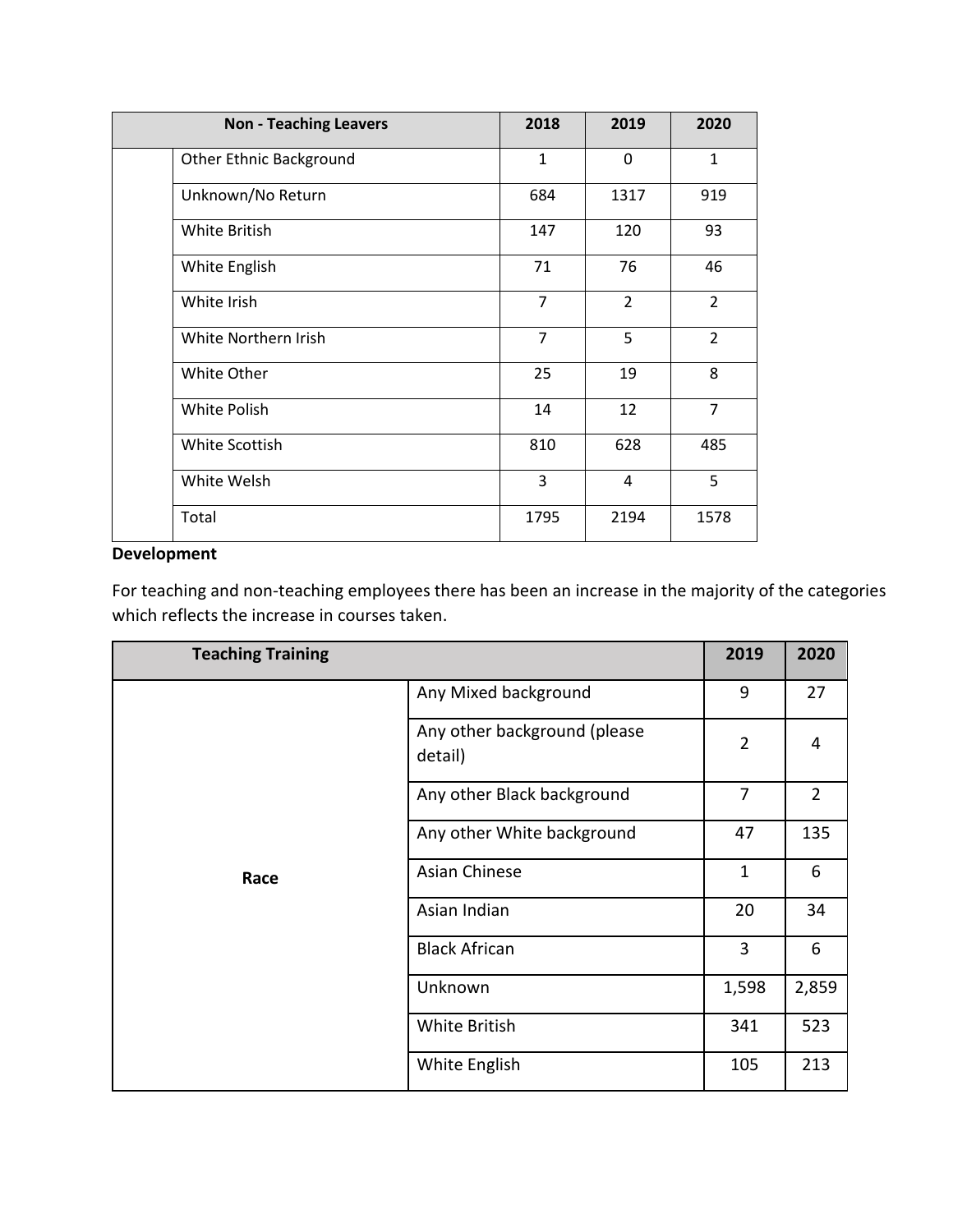| <b>Teaching Training</b> |                      | 2019  | 2020  |
|--------------------------|----------------------|-------|-------|
|                          | White Irish          | 21    | 25    |
|                          | White Northern Irish | 24    | 24    |
|                          | White Polish         | 4     | 6     |
|                          | White Scottish       | 1,321 | 2,151 |
|                          | White Welsh          | 2     | 16    |

| <b>Non - Teaching Training</b> |                                         | 2019           | 2020           |
|--------------------------------|-----------------------------------------|----------------|----------------|
|                                | Any Mixed background                    | 34             | 80             |
|                                | Any other Asian background              | 58             | 147            |
|                                | Any other background (please<br>detail) | 22             | 29             |
|                                | Any other Black background              | $\overline{7}$ | $\overline{4}$ |
|                                | Any other White background              | 129            | 373            |
| Race                           | Asian Bangladeshi                       | 5              | 5              |
|                                | <b>Asian Chinese</b>                    |                | $\overline{4}$ |
|                                | Asian Indian                            | 9              | 39             |
|                                | Asian Pakistani                         | $\mathbf{1}$   | $\overline{4}$ |
|                                | <b>Black African</b>                    | 14             | 56             |
|                                | <b>Black Caribbean</b>                  | $\mathbf{1}$   | $2^{\circ}$    |
|                                | Unknown                                 | 7,804          | 16,171         |
|                                | White British                           | 1,056          | 3,159          |
|                                | White English                           | 642            | 1,787          |
|                                | White Irish                             | 58             | 161            |
|                                | White Northern Irish                    | 55             | 71             |
|                                | White Polish                            | 98             | 194            |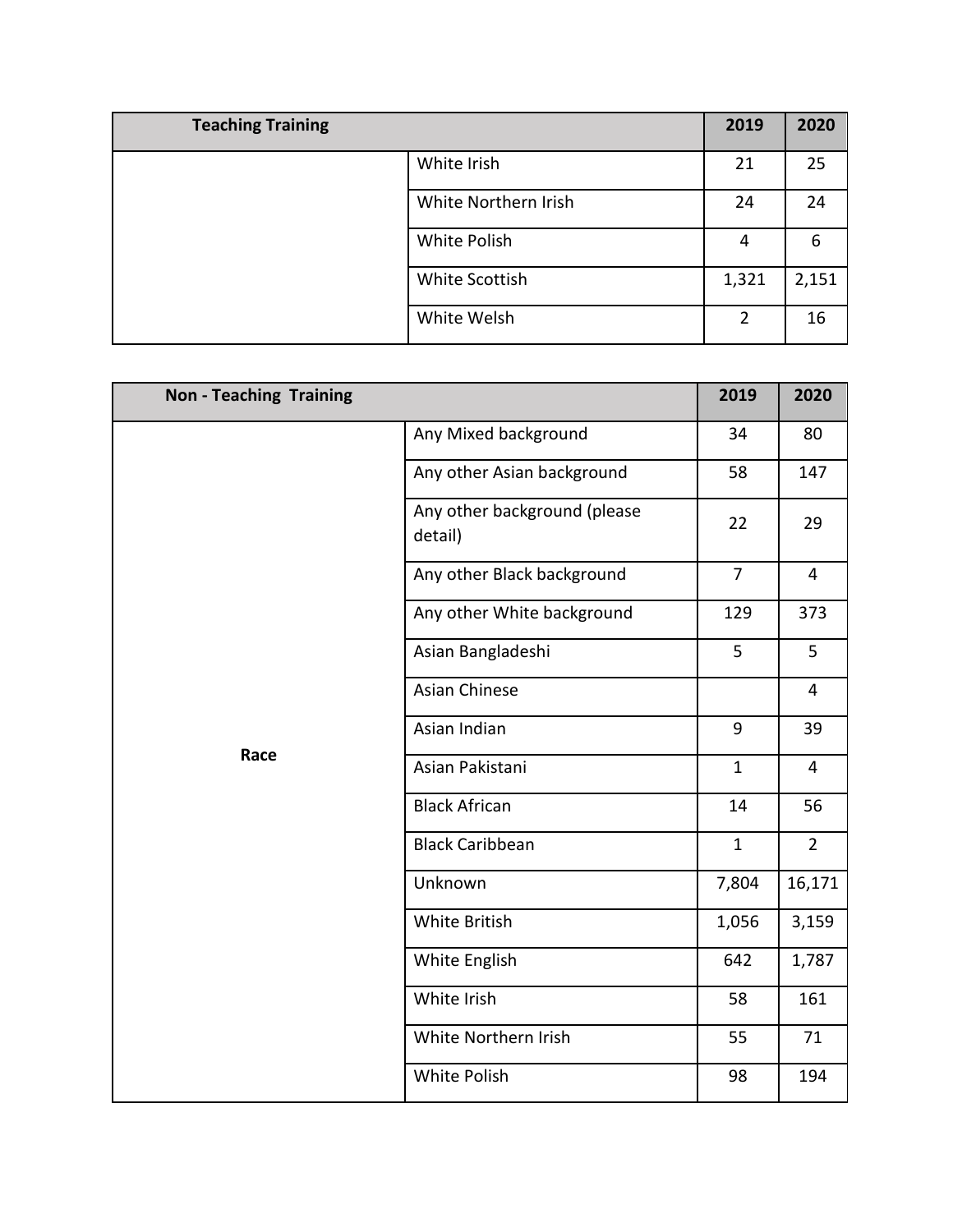| <b>Non-Teaching Training</b> |                | 2019  | 2020   |
|------------------------------|----------------|-------|--------|
|                              | White Scottish | 8,204 | 24,114 |
|                              | White Welsh    | 47    | 137    |

# *Religion / Belief*

Consistent with the previous mainstreaming report the highest number of teaching employees are in the Unknown category. Of those whose Religion or Belief is recorded, Church of Scotland is the highest followed by No Religion or Belief, with the proportions of each remaining all but unchanged at 40% and 32-33% respectively.

| All Teaching Employees |                          | 2018           | 2019           | 2020           |
|------------------------|--------------------------|----------------|----------------|----------------|
|                        | <b>Buddhist</b>          | 5              | 7              | $\overline{7}$ |
|                        | Catholic                 | 161            | 143            | 119            |
|                        | Church of Scotland       | 1023           | 956            | 884            |
|                        | Hindu                    | $\overline{2}$ | $\overline{2}$ | $\overline{2}$ |
|                        | Jewish                   | 0              | 0              | 0              |
| Religion<br>or Belief  | Muslim                   | 11             | 14             | 10             |
|                        | No religion or belief    | 802            | 794            | 725            |
|                        | Other Christian          | 251            | 239            | 216            |
|                        | Other Religion or Belief | 48             | 38             | 37             |
|                        | Protestant               | 221            | 221            | 197            |
|                        | Sikh                     | $\overline{2}$ | $\overline{2}$ | 2              |
|                        | Unknown                  | 2220           | 2497           | 2793           |
|                        | <b>Grand Total</b>       | 4746           | 4913           | 4992           |

The picture for Non-teaching Education employees was similar, with consistent figures of 44% (of those recorded) for Church of Scotland and 36% for No Religion or Belief.

|                       | All Non-teaching Employees | 2018 | 2019 | 2020 |
|-----------------------|----------------------------|------|------|------|
| Religion<br>or Belief | <b>Buddhist</b>            | 1 つ  | 14   | 15   |
|                       | Catholic                   | 236  | 224  | 201  |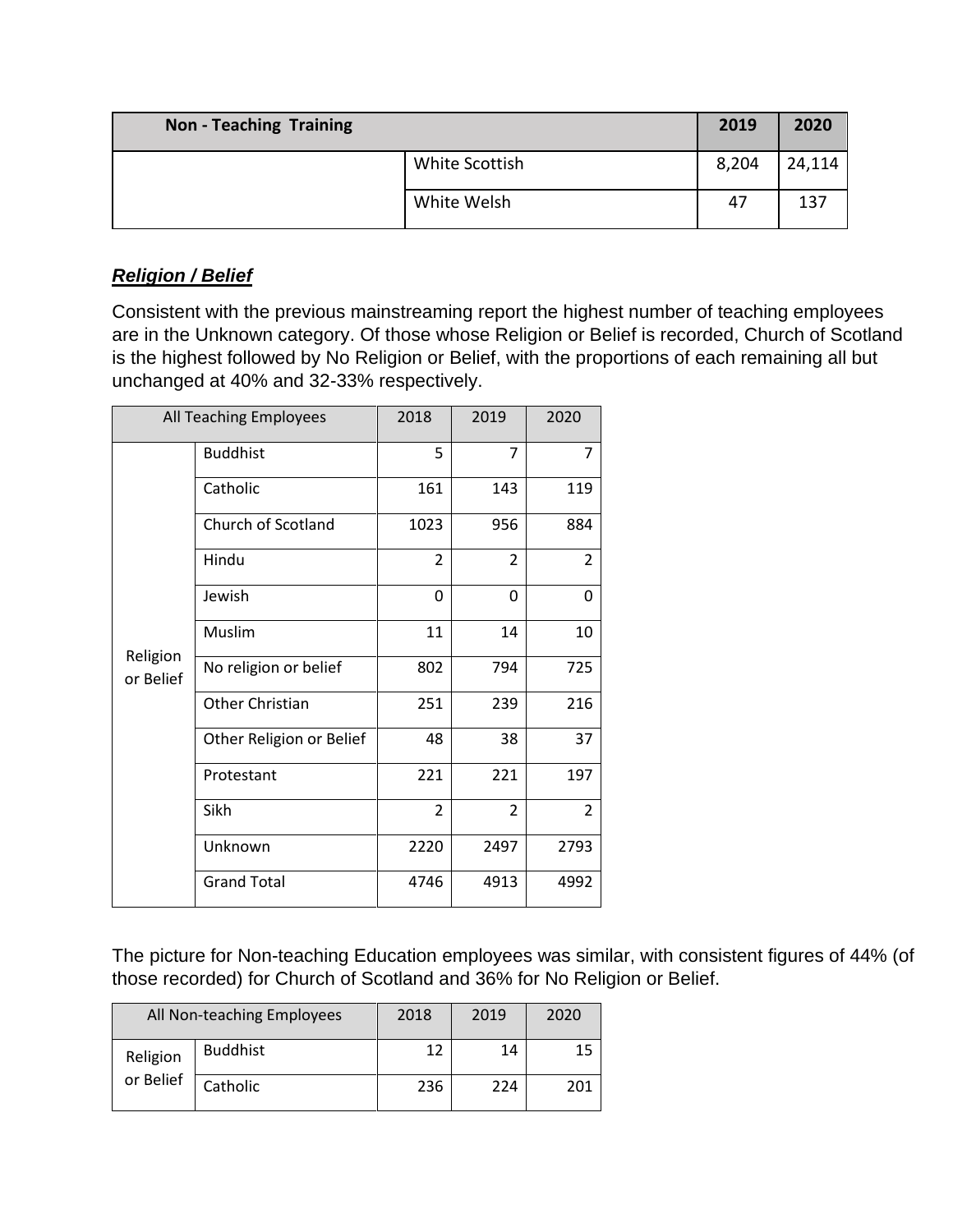| All Non-teaching Employees |                          | 2018           | 2019           | 2020           |
|----------------------------|--------------------------|----------------|----------------|----------------|
|                            | Church of Scotland       | 2362           | 2283           | 2085           |
|                            | Hindu                    | 7              | 6              | 5              |
|                            | Jewish                   | $\mathbf{1}$   | $\mathbf{1}$   | 1              |
|                            | Muslim                   | 17             | 17             | 18             |
|                            | No religion or belief    | 1945           | 1928           | 1717           |
|                            | Other Christian          | 421            | 401            | 370            |
|                            | Other Religion or Belief | 59             | 66             | 58             |
|                            | Protestant               | 325            | 285            | 261            |
|                            | Sikh                     | $\overline{2}$ | $\overline{2}$ | $\overline{2}$ |
|                            | Unknown                  | 3156           | 3693           | 3971           |
|                            | <b>Grand Total</b>       | 8543           | 8920           | 8704           |

The data was consistent with the overall proportion of teaching and non-teaching employees.

| <b>Teaching Leavers</b> |                          | 2018           | 2019           | 2020         |
|-------------------------|--------------------------|----------------|----------------|--------------|
|                         | <b>Buddhist</b>          | $\mathbf 0$    | $\overline{2}$ | $\mathbf 0$  |
|                         | Catholic                 | 13             | 45             | 35           |
|                         | Church of Scotland       | 88             | 295            | 253          |
|                         | Hindu                    | 0              | $\mathbf{1}$   | $\mathbf{1}$ |
|                         | Jewish                   | $\mathbf 0$    | $\mathbf 0$    | $\mathbf 0$  |
| Religion or Belief      | Muslim                   | $\mathbf{1}$   | 3              | 3            |
|                         | No Religion or Belief    | 62             | 244            | 176          |
|                         | Other Religion or Belief | $\overline{2}$ | 16             | 14           |
|                         | Other Christian          | 20             | 57             | 38           |
|                         | Protestant               | 9              | 64             | 31           |
|                         | Sikh                     | 0              | $\mathbf 0$    | $\pmb{0}$    |
|                         | Unknown                  | 439            | 1467           | 1027         |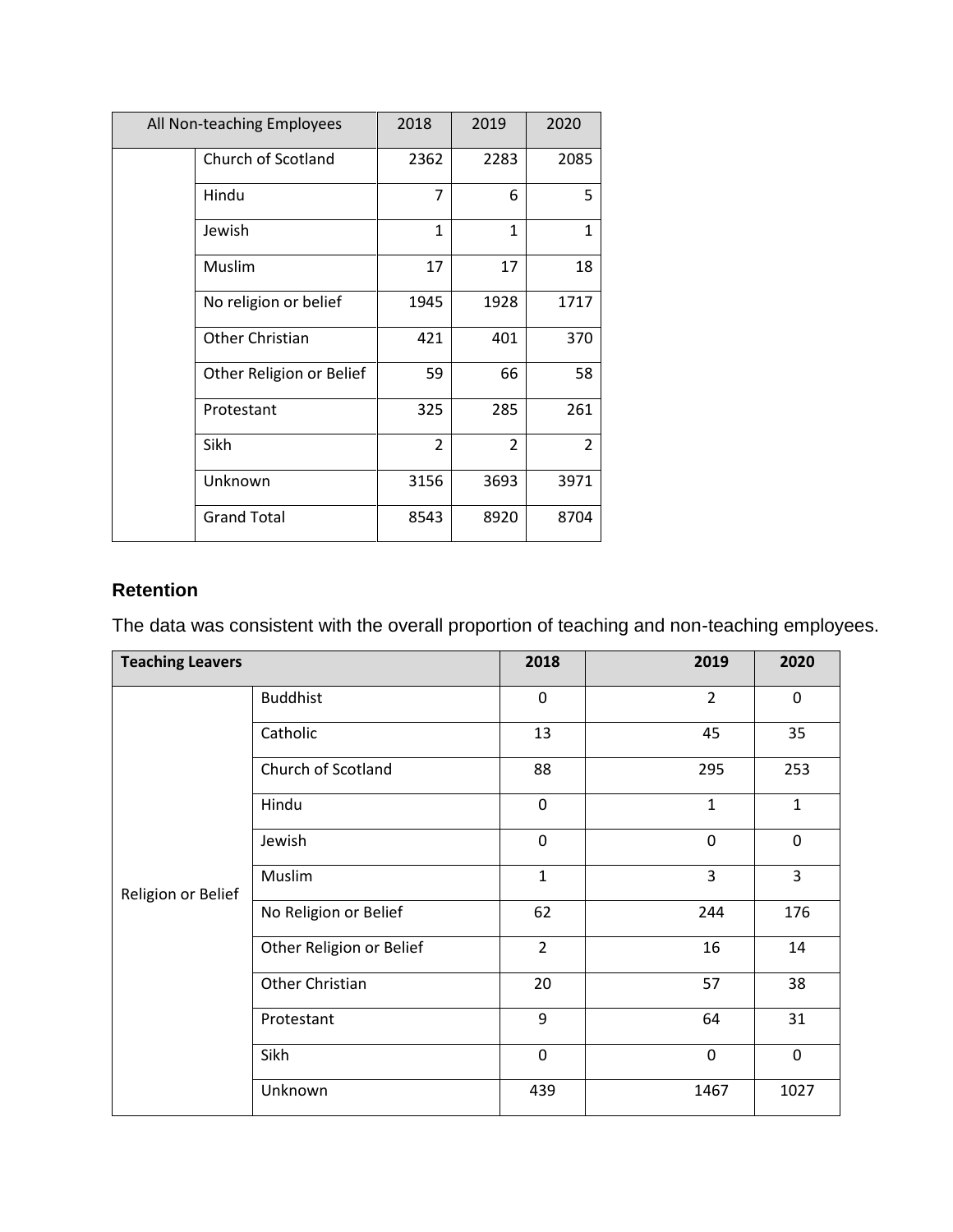| <b>Teaching Leavers</b> | 2018 | 2019 | 2020 |
|-------------------------|------|------|------|
| Total                   | 634  | 2194 | 1578 |

| <b>Non - Teaching Leavers</b> |                          | 2018           | 2019        | 2020           |
|-------------------------------|--------------------------|----------------|-------------|----------------|
|                               | <b>Buddhist</b>          | $\overline{2}$ | 0           | 0              |
|                               | Catholic                 | 48             | 21          | 14             |
|                               | Church of Scotland       | 204            | 106         | 70             |
|                               | Hindu                    | 0              | 0           | 0              |
|                               | Jewish                   | $\mathbf{1}$   | 0           | 0              |
|                               | Muslim                   | 0              | $\mathbf 0$ | $\overline{2}$ |
| Religion or Belief            | No Religion or Belief    | 232            | 54          | 39             |
|                               | Other Religion or Belief | 14             | 9           | $\overline{2}$ |
|                               | Other Christian          | 58             | 18          | 17             |
|                               | Protestant               | 38             | 13          | 21             |
|                               | Sikh                     | 0              | 0           | 0              |
|                               | Unknown                  | 1198           | 489         | 436            |
|                               | Total                    | 1795           | 710         | 601            |

# **Development**

The increase in numbers in most categories between 2019 and 2020 is consistent with the increase in number of courses taken for both teaching and non-teaching employees.

| <b>Teaching Training</b>  |                    | 2019 | 2020  |
|---------------------------|--------------------|------|-------|
|                           | <b>Buddhist</b>    | 3    | 11    |
|                           | Catholic           | 123  | 162   |
| <b>Religion or Belief</b> | Church of Scotland | 597  | 1,067 |
|                           | Hindu              | 3    | 7     |
|                           | Muslim             | 9    | 13    |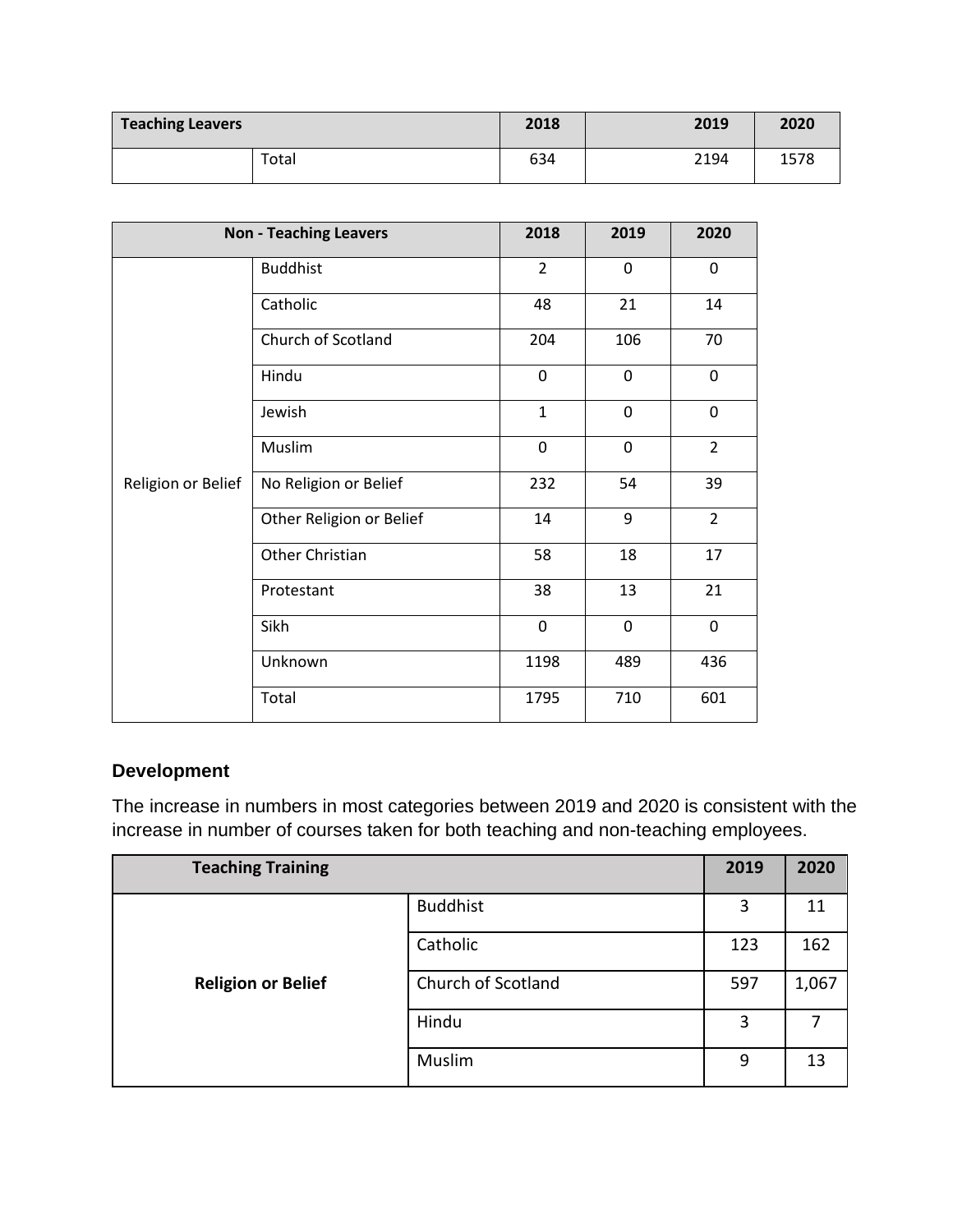| <b>Teaching Training</b> | 2019  | 2020  |
|--------------------------|-------|-------|
| No religion or belief    | 642   | 925   |
| Other (please detail)    | 26    | 48    |
| Other Christian          | 154   | 285   |
| Protestant               | 103   | 251   |
| Sikh                     | 4     | 10    |
| Unknown                  | 1,841 | 3,252 |

| <b>Non - Teaching Training</b> |                       | 2019  | 2020   |
|--------------------------------|-----------------------|-------|--------|
|                                | <b>Buddhist</b>       | 20    | 76     |
|                                | Catholic              | 441   | 1,087  |
|                                | Church of Scotland    | 3,369 | 10,646 |
|                                | Hindu                 | 4     | 20     |
| <b>Religion or Belief</b>      | Jewish                |       | 8      |
|                                | Muslim                | 24    | 84     |
|                                | No religion or belief | 3,739 | 9,751  |
|                                | Other (please detail) | 117   | 370    |
|                                | Other Christian       | 579   | 1,835  |
|                                | Protestant            | 450   | 1,470  |
|                                | Sikh                  |       | 8      |
|                                | Unknown               | 9,501 | 21,182 |

# *Disability*

Proportions identified as having a Disability increased from 45% to 53% for Teachers and from 35% to 43% of Non-teaching Education employees.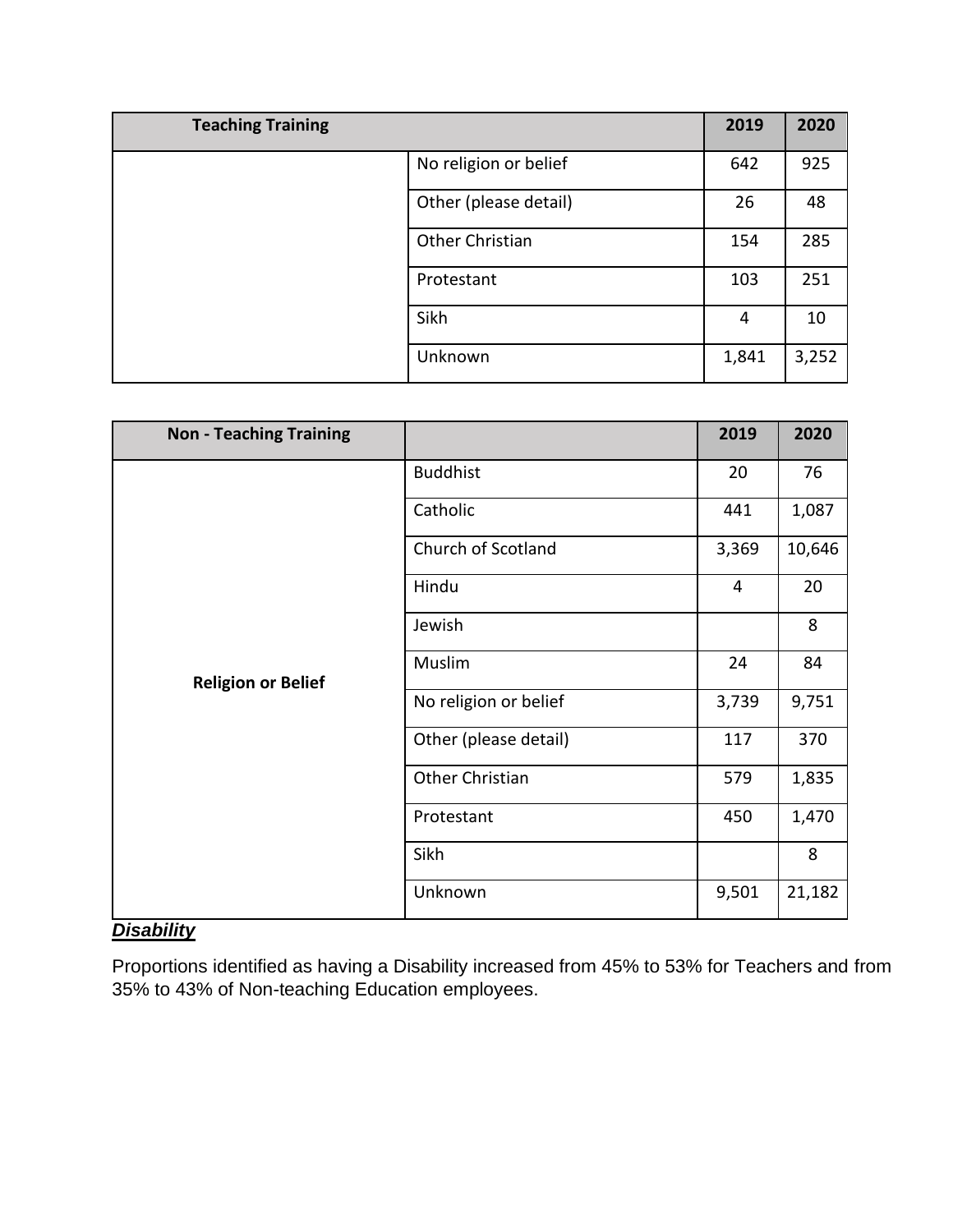![](_page_34_Figure_0.jpeg)

![](_page_34_Figure_1.jpeg)

The proportion of Teaching Leavers who identified as Living with a Disability fell from 7.0% to 2.2%. The drop for Non-teaching Education employees was much smaller, decreasing from 6.7% to 6.1%.

![](_page_34_Figure_4.jpeg)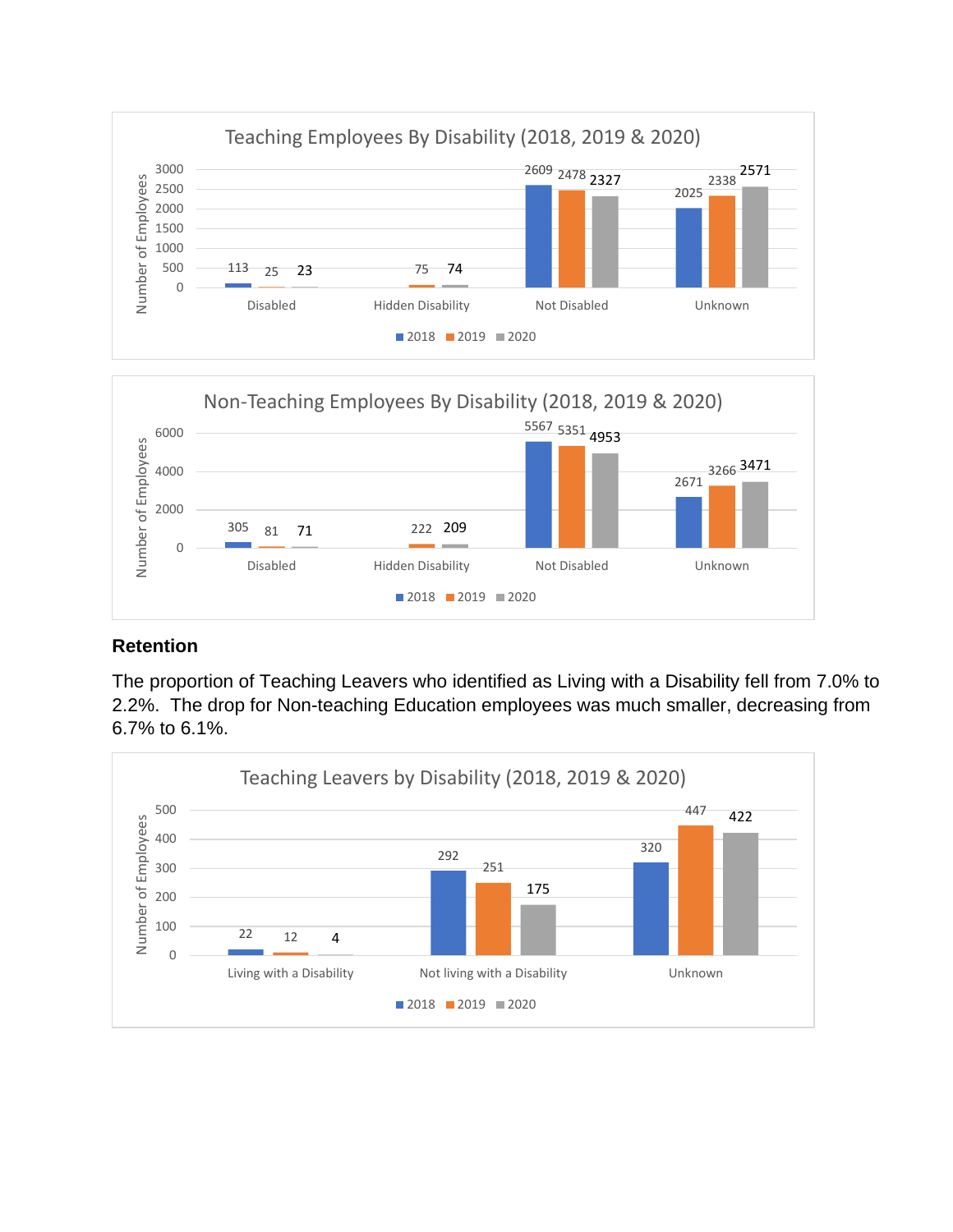![](_page_35_Figure_0.jpeg)

## **Development**

The increase in numbers in most categories between 2019 and 2020 is consistent with the increase in number of courses taken for both teaching and non-teaching employees.

![](_page_35_Figure_3.jpeg)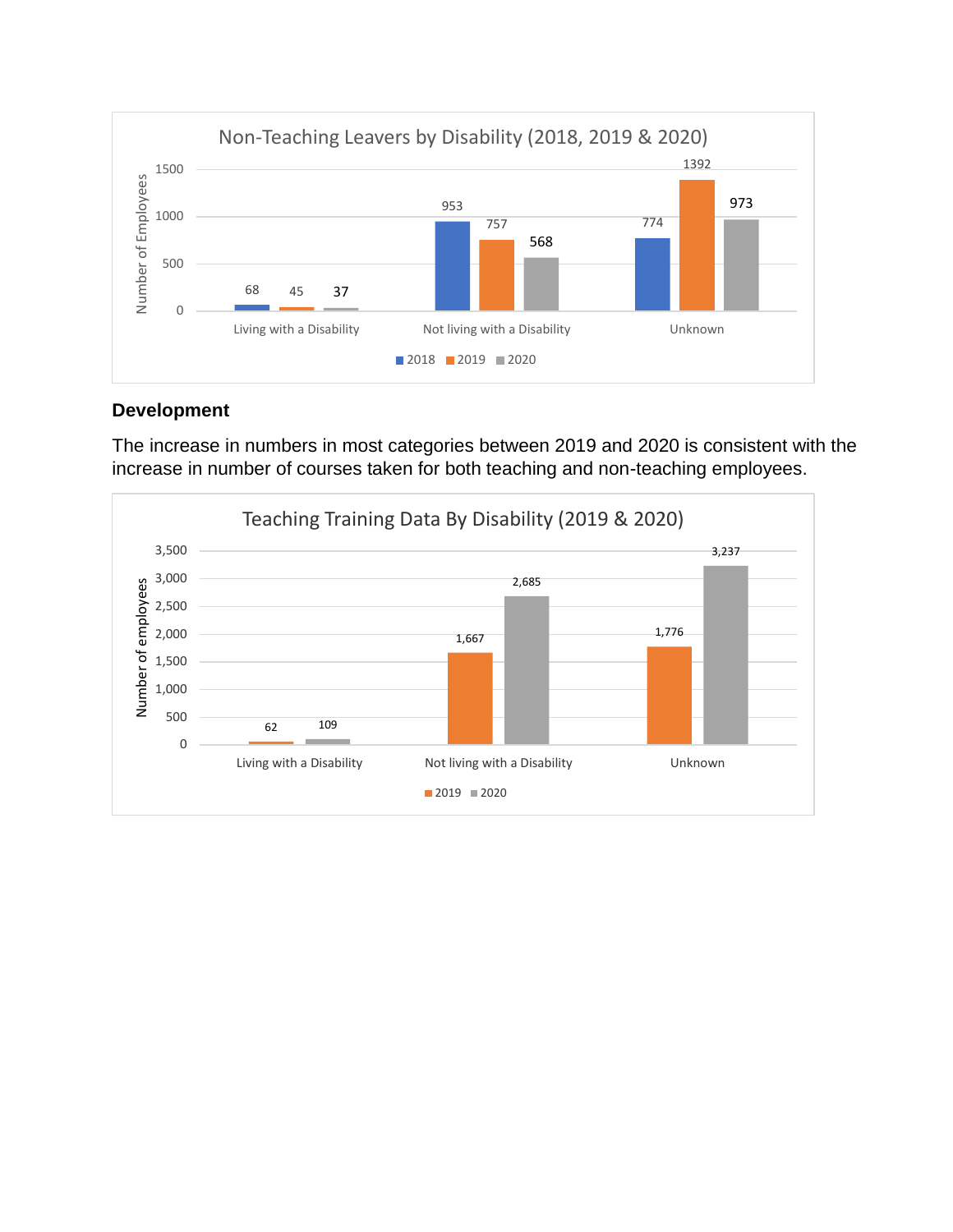![](_page_36_Figure_0.jpeg)

## *Sexual Orientation*

The proportion of Teaching employees identifying as Bisexual, Gay Man or Gay Woman/Lesbian dropped slightly from 2.2% to 2.0% in the period.

![](_page_36_Figure_3.jpeg)

The proportion of Non-teaching Education employees identifying as Bisexual, Gay Man or Gay Woman/Lesbian increased very slightly from 1.8% to 1.9% in the period.

![](_page_36_Figure_5.jpeg)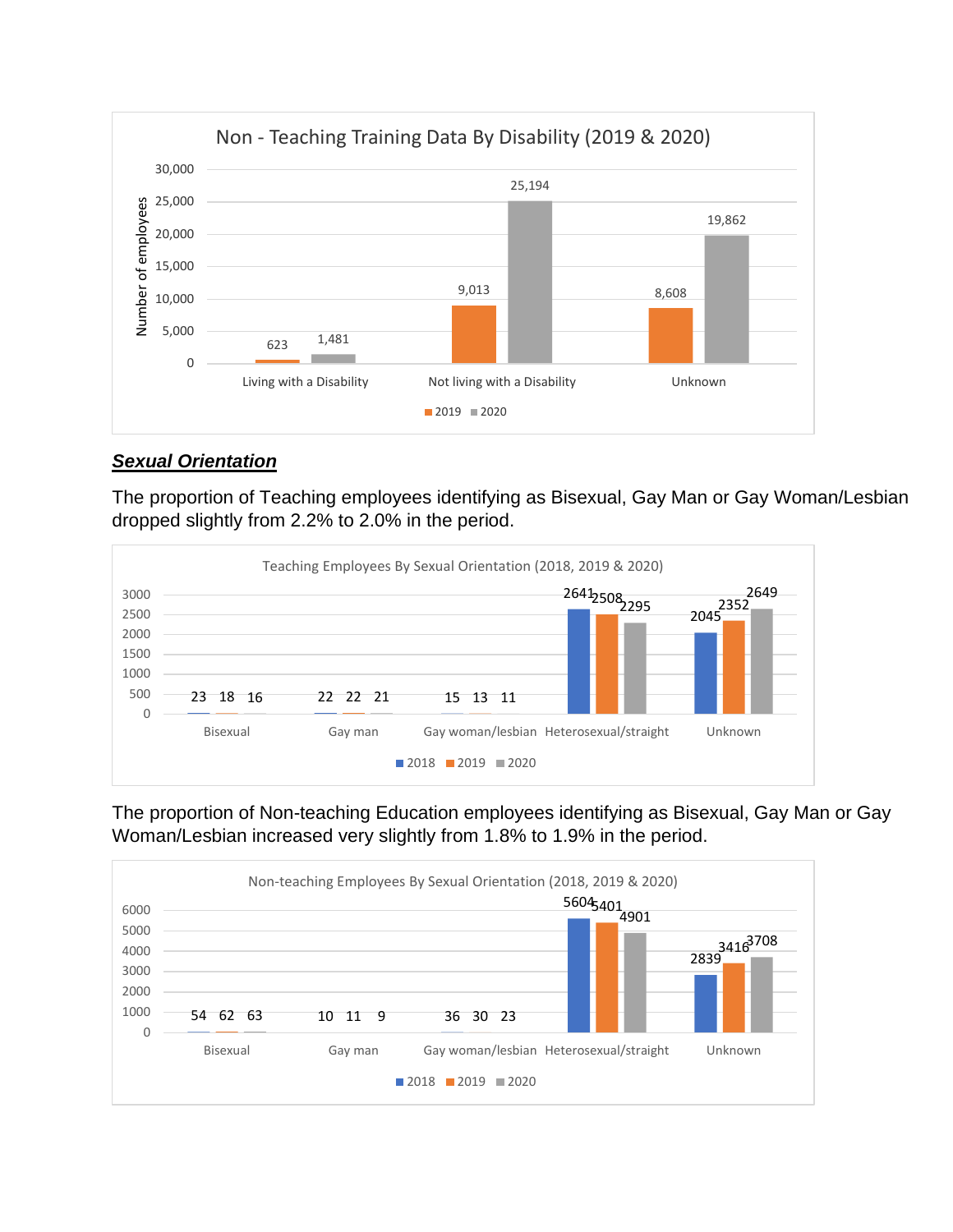Corresponding with previous mainstreaming reports the majority of leavers report as Heterosexual.

![](_page_37_Figure_2.jpeg)

![](_page_37_Figure_3.jpeg)

## **Development**

Within Teaching, the biggest % increase is in those identifying as Bisexual, followed by unknown, within Non-Teaching the largest % increase is also within those identifying as Bisexual, closely followed by those identifying as a Gay Man.